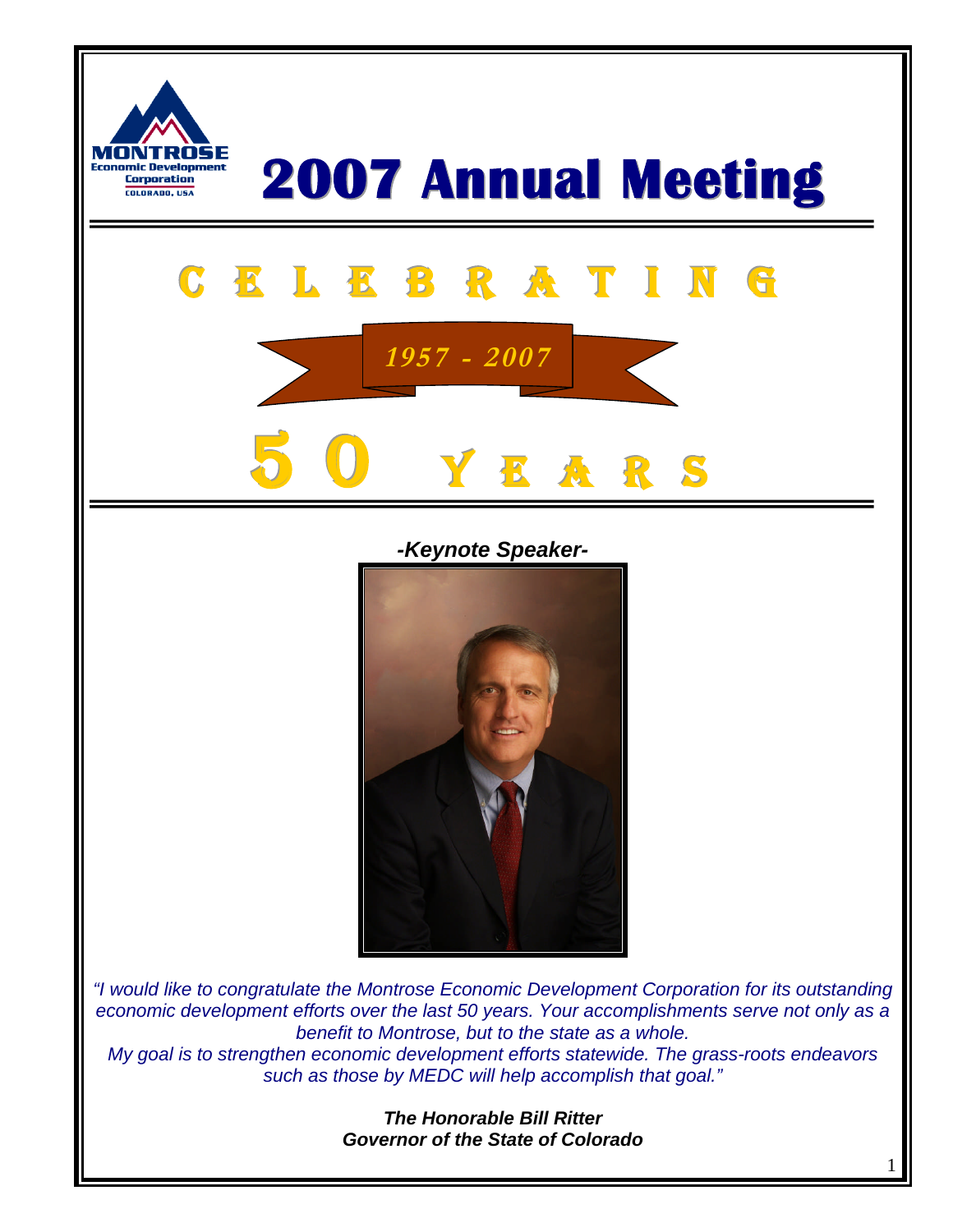

# February 20, 2007<br>Montrose Pavilion

# **Table of Contents**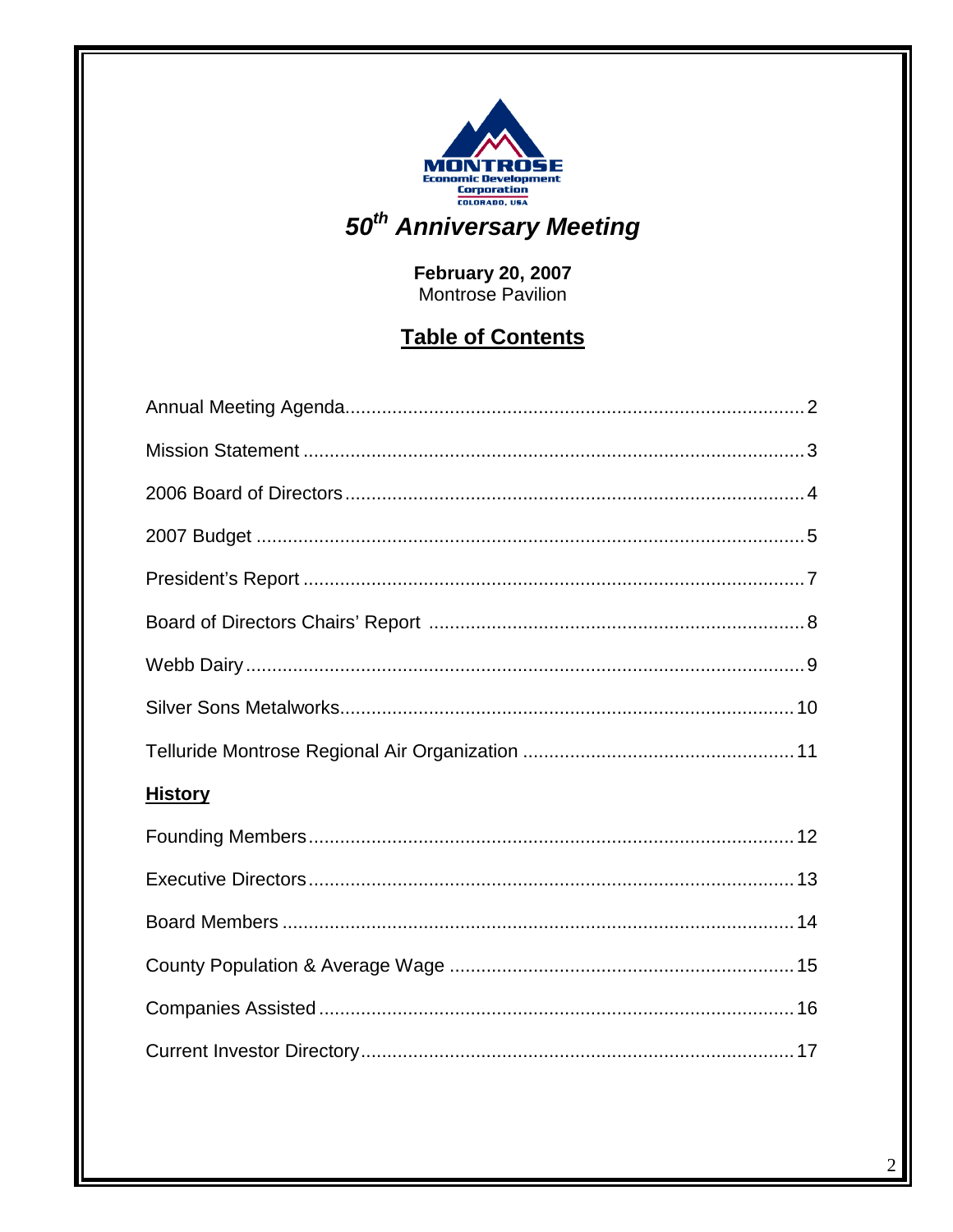

# *50th Anniversary Meeting*

**February 20, 2007** Montrose Pavilion

- 1. Welcome and Call to Order (6:00pm) Ron Courtney -Secretary Verifies Quorum -Call for Ballots -Appointment of Committee to Count Ballots
- 2. Mayor's Remarks **Mayor** Noelle Hagan
- 
- 4. Recognition of Guests **Ron Courtney** Ron Courtney
- 5. Financial Report **Bruce Panter** Bruce Panter
- 6. Introduce Teacher of the Year: Jeffra Walters **Dennis Devor**
- 7. School to Career Matching Grant Challenge Dave Fullerton
- 8. President's Awards **Sandy Head** Sandy Head
- 9. Recognition of Outgoing Board Members **Sandy Head**
- 10. Announcement of 2007 Board Ron Courtney
- 11. 50 Years in Review Sandy Head
- 
- 13. Gift Presentation to Governor Ritter Sandy Head
- 14. Adjournment

3. Invocation John Overholser

Montrose Education Foundation

Mike Gordon / Al Head

12. Keynote Address **The Honorable Bill Ritter**, Governor of the State of Colorado

3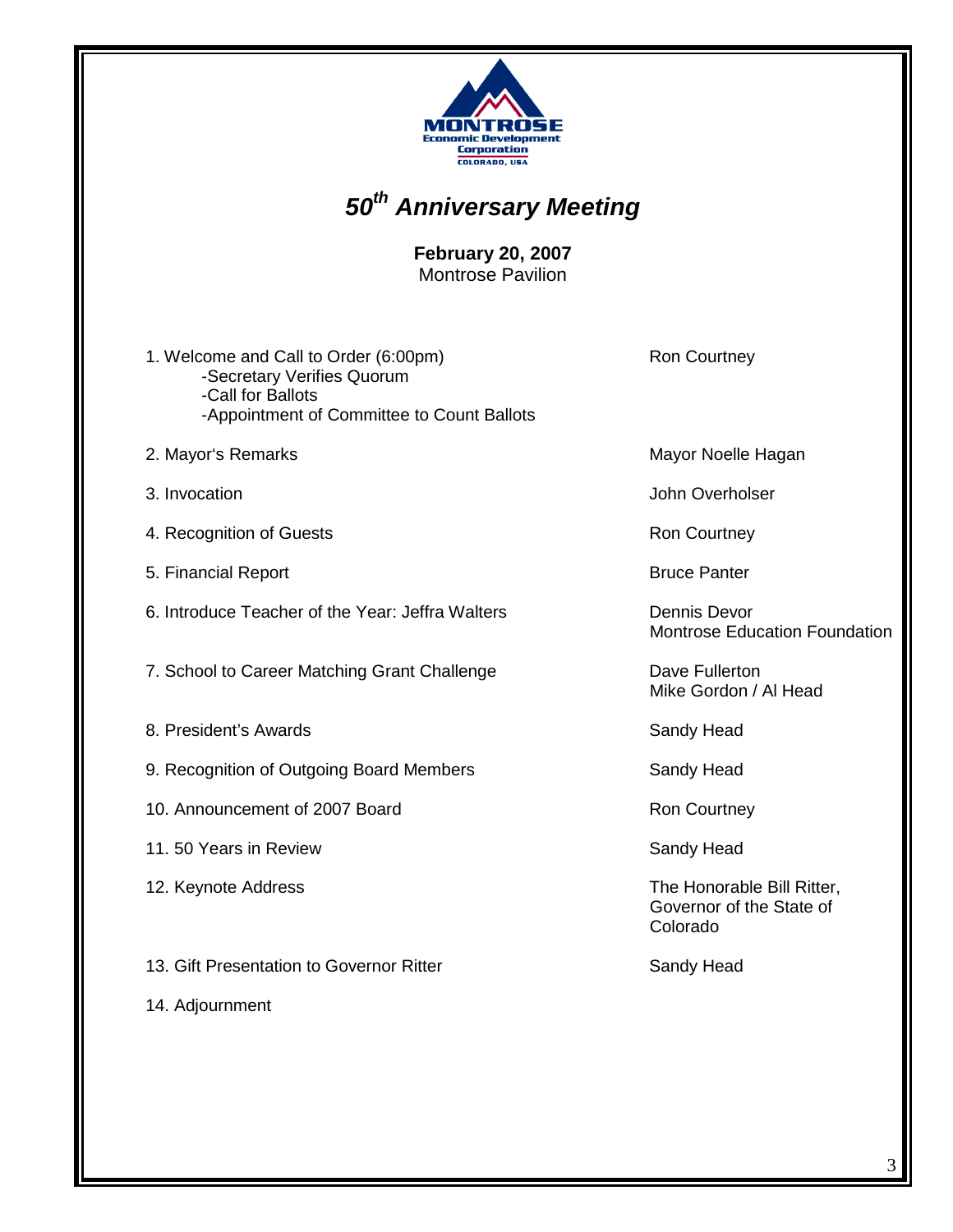

# *Our Mission*

The Montrose Economic Development Corporation (MEDC) is a non-profit organization governed by a volunteer Board of Directors, comprised of community business members and elected officials. Our organization represents the communities of Montrose, Olathe, Nucla, Naturita, and Montrose County. Operating funds are provided by MEDC memberships from businesses, local government, and individuals, who are united in their support of the future economic strength and diversity of our community.

Montrose Economic Development Corporation's focus areas include; Retention/Expansion of Existing Companies; Attraction of Targeted Companies; Entrepreneurial Job Development; Agricultural Development; and Work Force Enhancement.

The Mission of MEDC is to strengthen Montrose County's economic base and increase the standard of living for all of its residents through the retention, expansion, attraction and development of primary jobs and capital investments. This Mission includes the promotion of workforce enhancement, agriculture advancement and other business development that provides economic diversification and stabilization.

### **STAFF**

*Sandy Head* President

#### *Nancy Kirykowicz* Administrative Assistant

www.montroseEDC.org

100 Tessitore Court, Ste. A Montrose, CO 81401 249-9438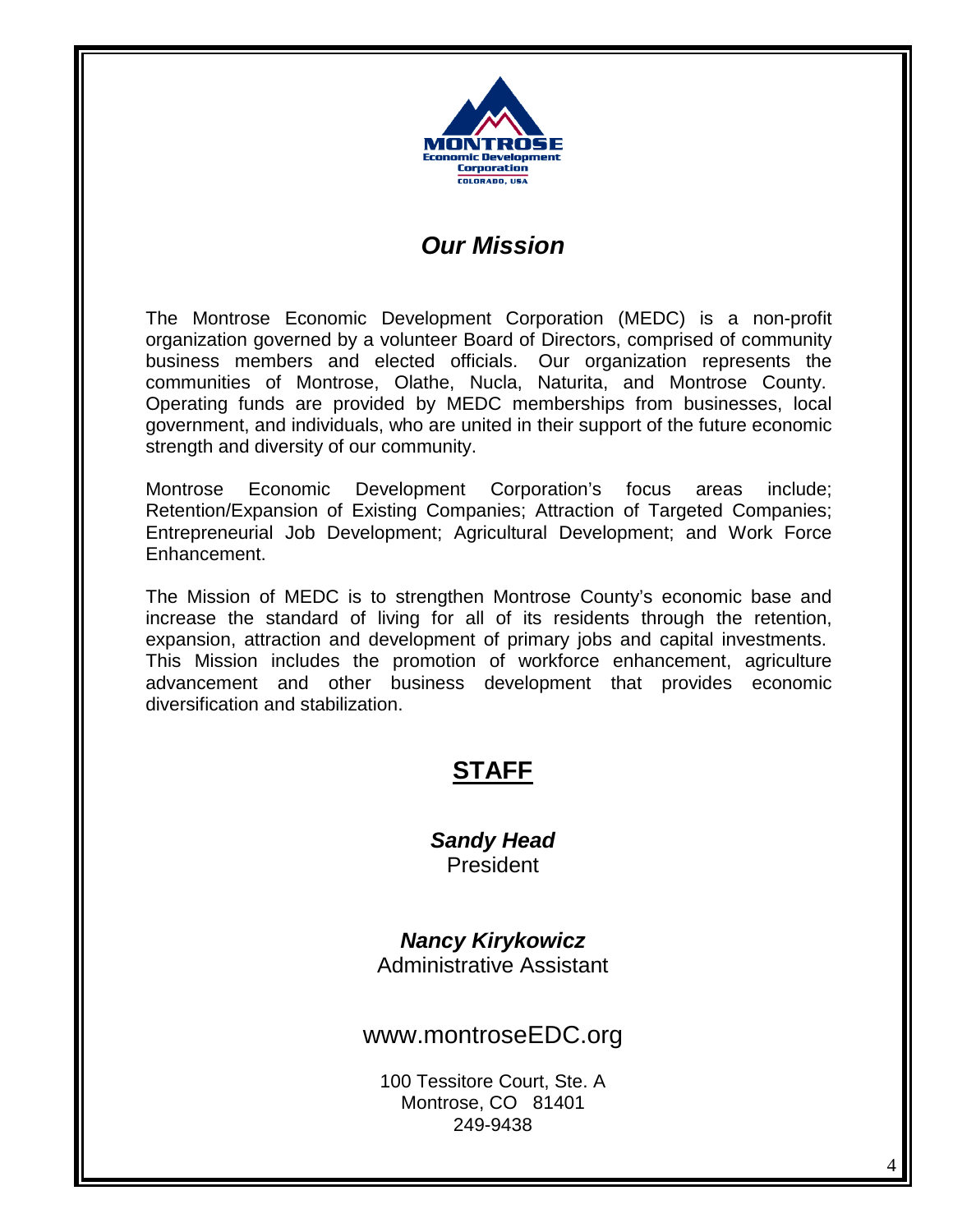

#### **2006 BOARD OF DIRECTORS**

#### **EXECUTIVE COMMITTEE**

*Sherry Larson* **– Chair** Business Options Term Expires – 2008

*Ron Courtney* **– Vice Chair** Rocky Mountain Motors Term Expires - 2009

*John Overholser* **– Secretary** Overholser & Conerly **Term Expires – 2007**

*Bruce Panter* **-- Treasurer** Wells Fargo Bank Term Expires - 2008

*Steve Savoy* **– Past Chair** Best Sign System Term Expires – 2009

#### **ELECTED MEMBERS**

*Dennis Bailey* Coldwell Banker Bailey & Co **Term Expires – 2007**

> *Glen Davis* Davis Service Center Term Expires – 2009

*Steve Glasmann* **Term Expires – 2007**

*Paul Panther* Weslin, LLC Term Expires – 2009

*Connie Prewitt* Montrose Memorial Hospital **Term Expires – 2007**

*Bill Sale* Community Dental Clinic Term Expires – 2009

*Dee Stryker* Cedar Creek Development Term Expires – 2009

#### **APPOINTED MEMBERS**

*Alan Belt* Montrose County

*Wayne Blair* Town of Olathe

*Dave Fullerton* SOS Staffing Montrose Manufactures Association

> *Carlos Guara* City of Montrose – Alternate

*Ben Keefer* Mesa State College

*Brandon Keltz* Montrose Bank Chamber of Commerce

*George Voorhis* RE1J School District

*David White City of Montrose*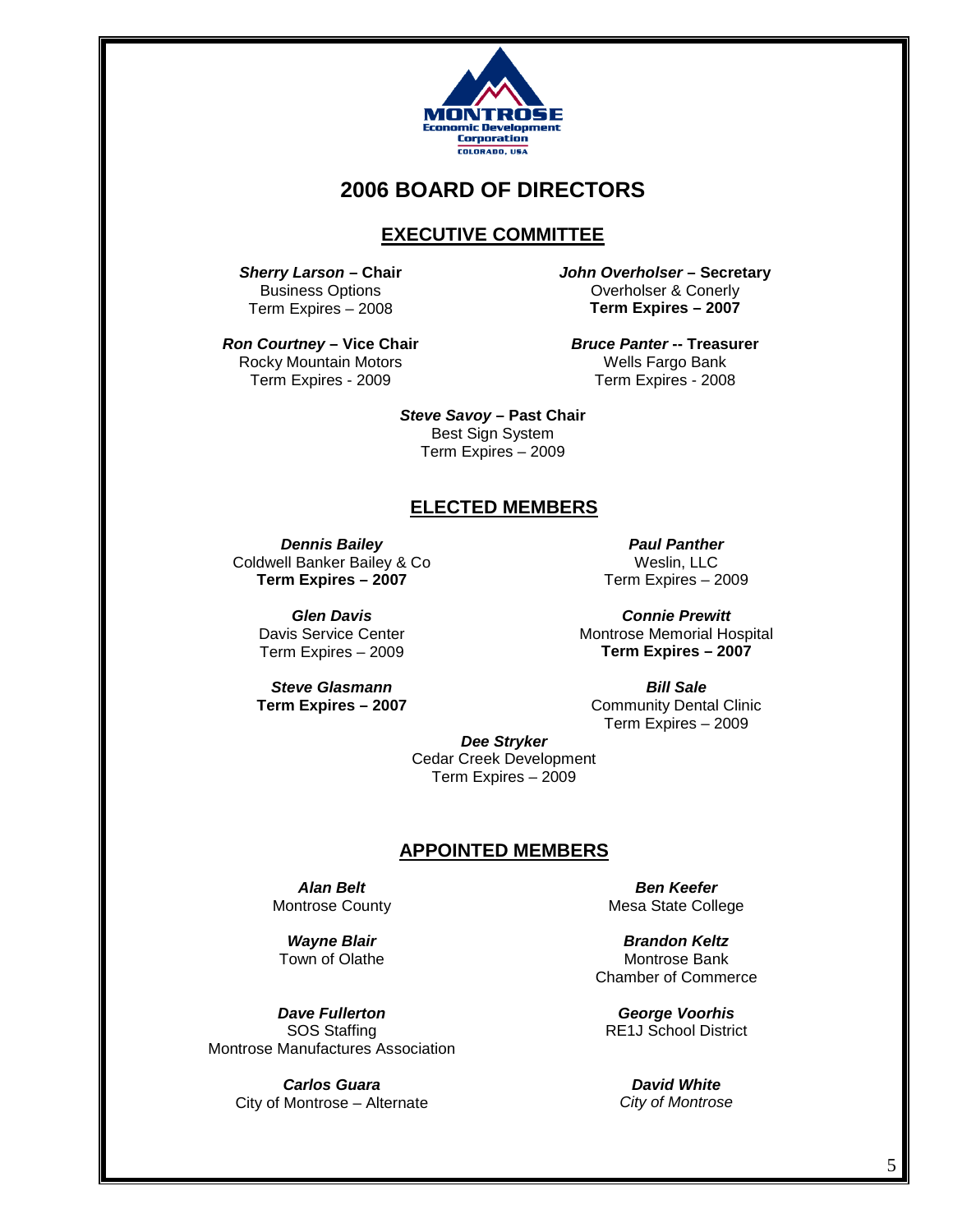# **MEDC 2007 BUDGET**

|                                      | 2006       | 2007       |
|--------------------------------------|------------|------------|
|                                      | Actual     | Proposed   |
| <b>Income</b>                        |            |            |
| <b>Revenues</b>                      |            |            |
| <b>Public Investment</b>             | 103,500.00 | 93,000.00  |
| <b>Investor Revenue</b>              | 127,994.35 | 130,000.00 |
| <b>Land Transactions</b>             | 0.00       |            |
| <b>Office Sublease</b>               | 5,290.00   | 6,000.00   |
| Interest / Misc Income               | 34,966.97  | 10,000.00  |
| <b>Fire Flow</b>                     |            |            |
|                                      |            |            |
| Total - Revenues                     | 271,751.32 | 239,000.00 |
|                                      |            |            |
|                                      |            |            |
| <b>TOTAL INCOME</b>                  | 271,751.32 | 239,000.00 |
|                                      |            |            |
| <b>Expense</b>                       |            |            |
| <b>Operations</b>                    |            |            |
| <b>Accounting</b>                    | 175.00     | 500.00     |
| <b>Auto Expense</b>                  | 0.00       | 500.00     |
| <b>Bank/CC Fees</b>                  | 320.25     | 200.00     |
| <b>Computer Equipment</b>            | 631.59     | 1,500.00   |
| <b>Computer Services/Support</b>     | 1,751.64   | 1,500.00   |
| <b>Contract Labor</b>                | 3,856.00   | 4,000.00   |
| <b>Corporate Insurance</b>           | 1,677.00   | 1,500.00   |
| <b>Dues/Subscriptions</b>            | 2,641.50   | 3,000.00   |
| <b>Education/Training</b>            | 1,873.13   | 2,000.00   |
| <b>Interest Expense</b>              | 2,041.11   | 2,025.00   |
| <b>Legal Services</b>                | 752.25     | 1,000.00   |
| <b>Newsletter/Annual Report</b>      | 1,828.89   | 3,000.00   |
| <b>Office Equipment</b>              | 3,005.69   | 3,500.00   |
| <b>Office Expense</b>                | 3,868.44   | 3,500.00   |
| <b>Payroll Expenses</b>              | 10,481.33  | 12,000.00  |
| <b>Personnel Insurance</b>           | 9,481.84   | 11,500.00  |
| Postage/Shipping                     | 1,945.19   | 2,000.00   |
| <b>Printing/Copy Expense</b>         | 357.00     | 500.00     |
| <b>Region 10 Administrative Fees</b> | 959.82     | 1,200.00   |
| Rent                                 | 20,000.04  | 25,000.00  |
| <b>Condo Fees/Taxes</b>              | 6,404.85   | 6,000.00   |
| <b>Salaries &amp; Wages</b>          | 102,259.58 | 110,000.00 |
| <b>Software</b>                      | 5,298.98   | 2,000.00   |
| <b>Telecommunications</b>            | 3,425.11   | 4,000.00   |
| Travel/Lodging                       | 2,443.88   | 2,500.00   |
| <b>Utilities</b>                     | 3,742.36   | 4,500.00   |
| <b>Total Operations</b>              | 191,222.47 | 208,925.00 |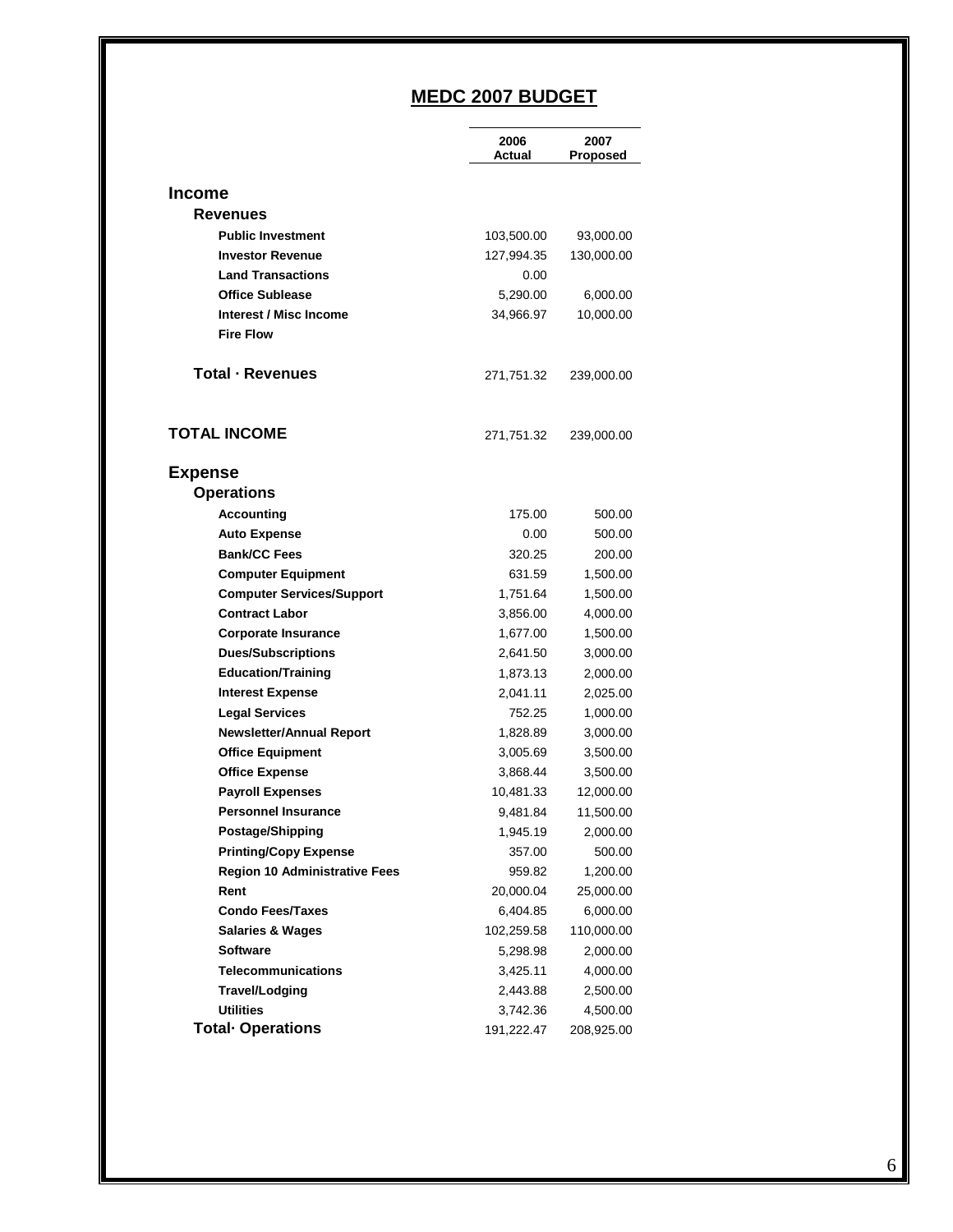|                                        | 2006<br><b>Actual</b> | 2007<br>Proposed |
|----------------------------------------|-----------------------|------------------|
| <b>Marketing</b>                       |                       |                  |
| <b>Business Assistance</b>             | 31,500.00             | 100,000.00       |
| <b>Internet Consulting</b>             | 287.50                | 1,000.00         |
| <b>Local Contrib That Support Miss</b> | 0.00                  | 500.00           |
| <b>Client Entertainment</b>            | 206.66                | 500.00           |
| <b>Targeted Advertising</b>            | 9,919.59              | 15,000.00        |
| <b>Travel</b>                          | 599.06                | 1,000.00         |
| <b>Western Co Economic Alliance</b>    | 2,500.00              | 2,500.00         |
| Total · Marketing                      | 45,012.81             | 120,500.00       |
| <b>Retention/Expansion</b>             |                       |                  |
| <b>Recognition Events</b>              | 1,219.75              | 1,500.00         |
| <b>Local Publicity</b>                 | 744.56                | 1,000.00         |
| Total · Retention/Expansion            | 1,964.31              | 2,500.00         |
| <b>Special Projects</b>                |                       |                  |
| <b>Industrial Land Research</b>        | 1,215.84              | 2,000.00         |
| Total · Special Projects               | 1,215.84              | 2,000.00         |
| <b>Workforce Development</b>           |                       |                  |
| <b>Strategy Development</b>            | 0.00                  | 5,000.00         |
| <b>Total - Workforce Development</b>   | 0.00                  | 5,000.00         |
| <b>TOTAL EXPENSE</b>                   |                       |                  |
|                                        | 239,415.43            | 338,925.00       |
| <b>Net Ordinary Income</b>             | 32,335.89             | $-99,925.00$     |
| <b>Other Income</b>                    |                       |                  |
| <b>WF Investment Gain/Loss</b>         | 1,324.13              |                  |
| <b>Total Other Income</b>              | 1,324.13              |                  |
| <b>Net Other Income</b>                | 1,324.13              |                  |
| <b>NET INCOME</b>                      | 33,660.02             | $-99,925.00$     |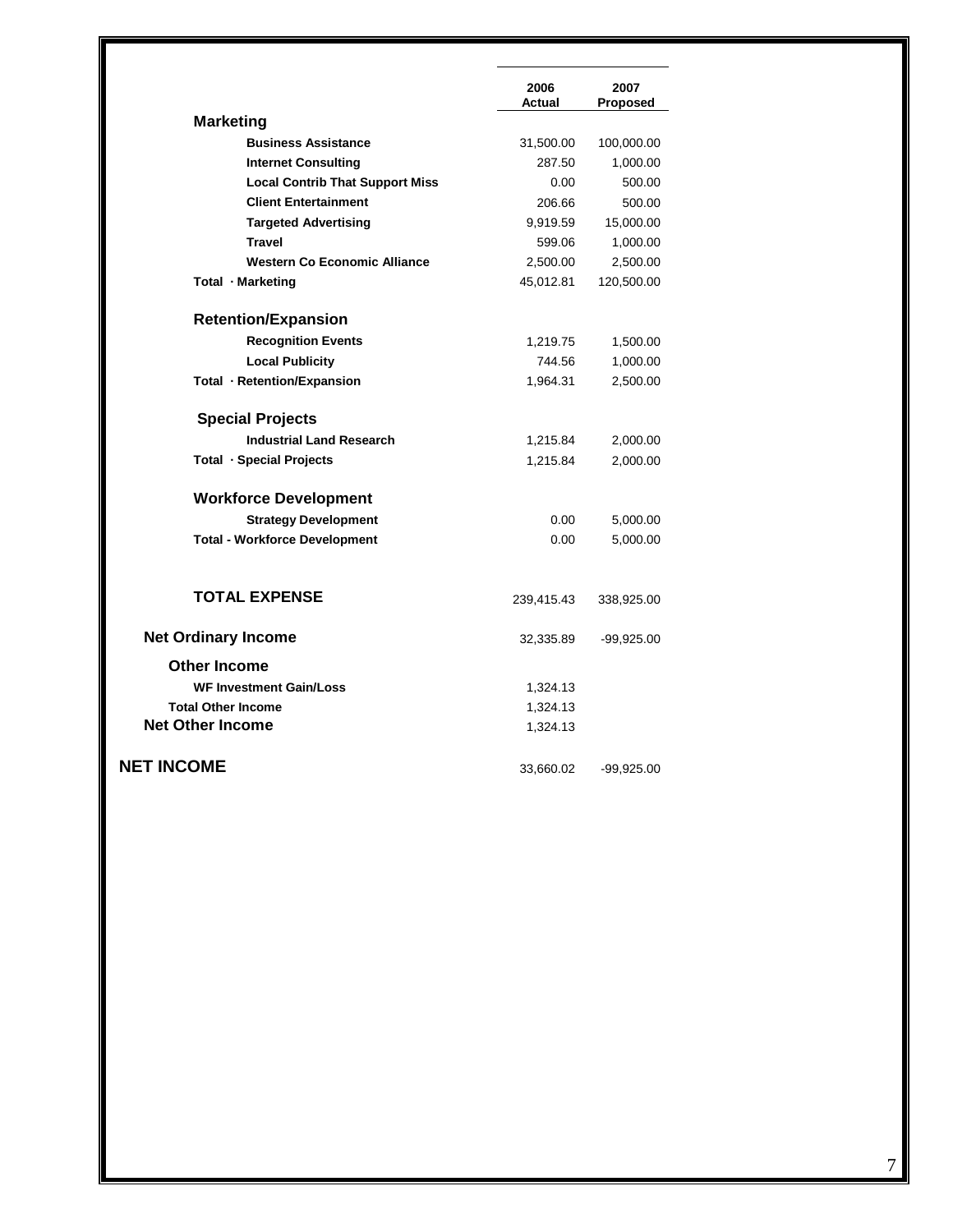

#### **From the President's Desk:**

What a privilege it is to be a part of the 50 year anniversary of MEDC. In looking back at the growth and accomplishments of our community there is a lot to be proud of. The success we have enjoyed goes beyond the story of MEDC. It is the story of Montrose and the community itself. The dedicated individuals who have blazed the trail before us built a foundation that has helped us sustain economic viability despite downturns and changes. *It is a story of partnerships*. Partnerships forged of individuals who care about their community with government entities that realize the positive impact of working *with* businesses to *grow* business.

In 1957, our founding members had the foresight to invest in land. Ninety five acres, located at S. Ninth St. and Railroad Ave. served as the first industrial park in Montrose. That ground along with four additional industrial parks developed over the years have been instrumental in assisting the economic growth of primary jobs in Montrose.

In 1976, when Russell Stover Candies was successfully brought to Montrose it marked the dawning of a new era. It provided a second income for farm families and proved that the community of Montrose could be home to a large manufacturer. In 1978 when Holly Sugar pulled its sugar beet processing plant out of the valley it took with it one of the largest income crops on the Western Slope. The two hundred plus jobs Russell Stover Candies provided proved even more valuable. Today they employ over six hundred.

The world of economic development is a very subtle undercurrent within a community. It needs to be nourished in order to grow and continue and yet the benefits are sometimes hard to measure. Over the past fifty years, forty two primary employers have been assisted by MEDC with either expansion or relocation efforts. Not all of those companies are here today. Attrition is a reality. This is why economic development needs to be an ongoing effort. Primary jobs bring outside dollars into the community, dollars that will be spent on goods and services our local businesses provide.

In looking ahead we see that growth in our area is expected to exceed 2.7% annually over the next two to three years (actual growth rate the past two years 3.36%). Our population is expected to reach 50,000 by the year 2015. Many of these people will bring new skills and expertise to our community. The community needs additional companies offering highly skilled and technical jobs that pay wages above average on a national scale. As baby boomers migrate to our area we will also see an increase in jobs in the service industry. These service industry workers need a place to live and this will magnify the need for affordable housing. As land prices continue to escalate we need to continue to work on our zoning for high density development and be certain we allow a means to increase affordable housing.

MEDC is involved in a current effort to bring a four year campus to Montrose. This has been an ongoing dream of MEDC for eight years and we feel confident there will be a joint effort that will help bring the dream to fruition. As we continue to work with prospects a main consideration in their decision to relocate is the presence of a higher education facility. MEDC continues to support workforce development, the Work Keys program, School to Career and project Lead the Way as a means of educating our students for higher paying jobs. An educated work force is critical to our community.

We are excited about Governor, Bill Ritter's commitment toward economic development and his focus on renewable energy. Colorado's ability to compete with neighboring states relies heavily on state and local partnerships working together to attract and retain good paying jobs. The Colorado OEDIT has job training dollars available to help companies train their workforce. In addition, HB 06-1017 allows incentives to be paid to all industries that create higher paying jobs.

Economic Development goes beyond capturing the occasional primary employer. It is an ongoing effort that needs to be done to insure a diverse, high quality stable community. The next ten years will see as much change as the last fifty. We must continue to nurture our partnerships and combine our resources. We need to keep our eves on the horizon and plan well for our future. It will be here sooner than we think.

Respectfully Submitted:

Sandy Head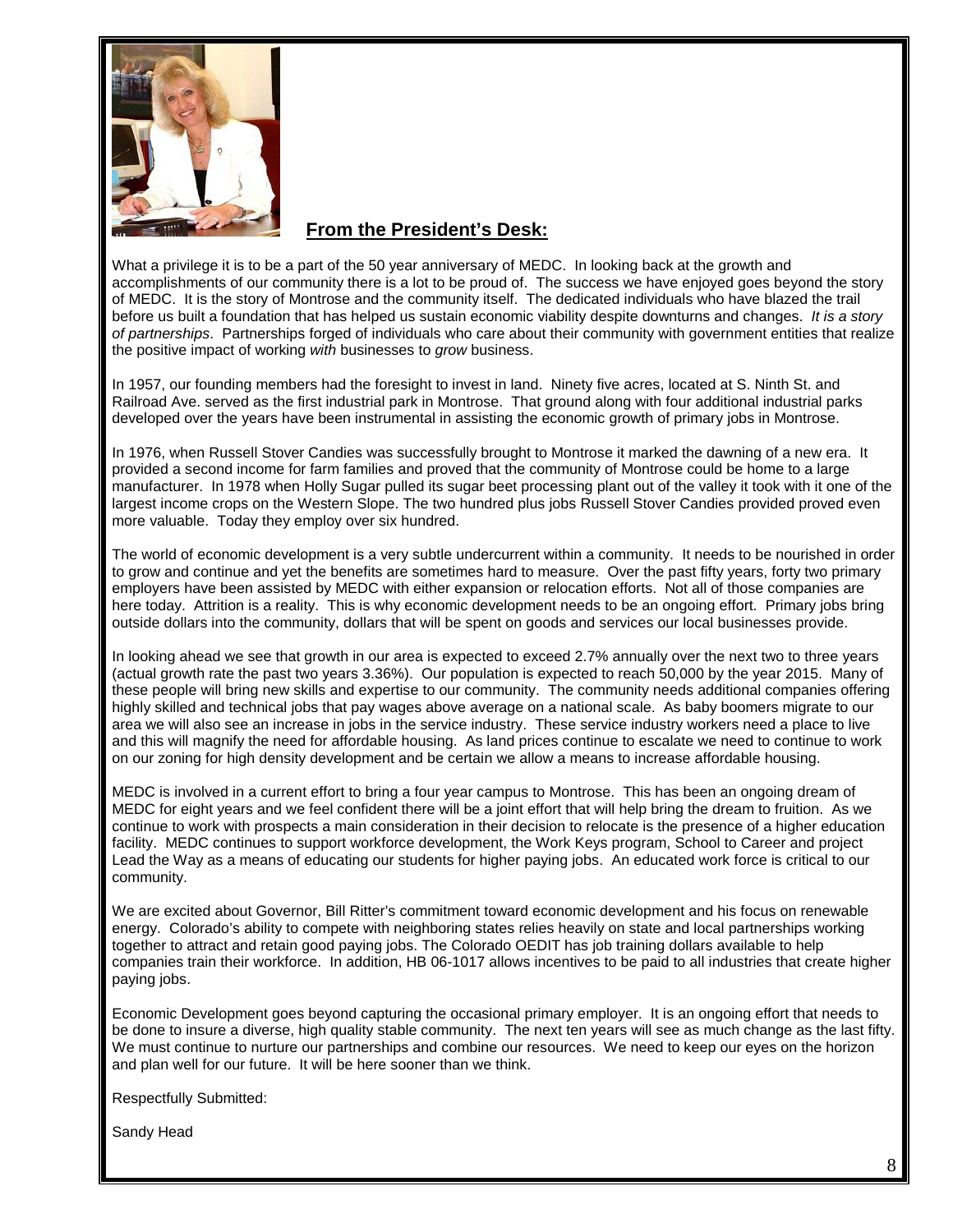

#### **Letter from MEDC Chair:**

Governor Bill Ritter honoring us with his presence for MEDC's 50<sup>th</sup> Anniversary is a wonderful way to start 2007. What a great opportunity to get to know our new Governor and showcase the things that make Montrose so special. Governor Ritter supports economic development and understands the importance of organizations such as MEDC.

Supporting existing businesses and attracting new ones to create primary jobs is the strategy MEDC employs to strengthen our economy. There are many factors that affect our ability to accomplish this task making it necessary to prioritize the use of our limited resources. Thus, we are always reaching beyond our grasp.

Sixteen Board members met early in the year for an all day planning retreat. MEDC President, Sandy Head organized the event and invited Hazel Hartbarger, Deputy Director of the Arvada Economic Development Association and the Arvada urban Renewal Authority, to facilitate our planning retreat. Mrs. Hartbarger led the Board through an analysis of MEDC's strengths, weaknesses, opportunities and threats. The diversity found in MEDC's Board was reflected in the wide variety of opportunities discussed.

At the end of the planning retreat, the discussion was reduced to a list of nine goals that would best support our mission of attracting and retaining companies that provide primary jobs. The Board prioritized the goals and developed an aggressive strategic plan. Building partnerships with the County, City and other organizations was perceived as the most important goal. This was followed closely by the need for workforce development and securing land for use in attracting new companies. The remaining six items were felt to be extremely beneficial and are included as secondary goals. This plan will provide guidance for our activities for the next few years.

Funding economic development activities in Montrose continues to be a challenge. We compete with communities who have large war chests amassed by collecting tax dollars. While MEDC does receive support from the City of Montrose, Town of Olathe and Montrose County, the primary source of our funding comes from membership pledges. Our members protect the future of their businesses by investing in the future of Montrose. The Board appreciates your support and works diligently to make wise decisions about the distribution of those funds.

Expanding existing companies to create jobs is as high a priority as attracting new companies. Just such an opportunity presented itself this year when we were able to provided \$20,000 in matching funds towards a value added grant presented to the Webb Dairy. Jim and Willyn Webb had approached MEDC to sponsor a Cheese Feasibility Study in 2005. The study showed that cheese has an economic multiplier of 4.3 versus whole milk at 2.6, so the Webb decided to expand their dairy operations into cheese production. Agriculture has always been a key industry for Montrose County and a favorite investment for MEDC. We applaud Jim and Willyn Webb for their entrepreneur spirit and hard work.

Silver Sons Metalworks provided us with an opportunity to invest in a local start up business to create jobs. Silver Sons Metalworks is a metal working business featuring the manufacture of gutter and gutter accessories specializing in rusty metal. With the \$10,000 grant from MEDC, Silver Sons will be the only US manufacturer of rusty metal gutter and gutter accessories. They are now able to mass produce components that they previously had to make by hand. The principles of Silver Sons Metalworks are Jeff Boehme and Bret Warren. They created four new jobs to add to their already employed eleven person staff.

The MEDC staff consists of President, Sandy Head and Administrative Assistant, Nancy Kirykowicz. They are devoted to the MEDC mission and go above and beyond to give assistance. The Board is appreciative of their efforts and proud of their accomplishments.

We appreciate all of you who support the mission of MEDC. As members of MEDC you play a pivotal role in the future of Montrose. We thank you for your involvement.

Best regards,

Sherry Larson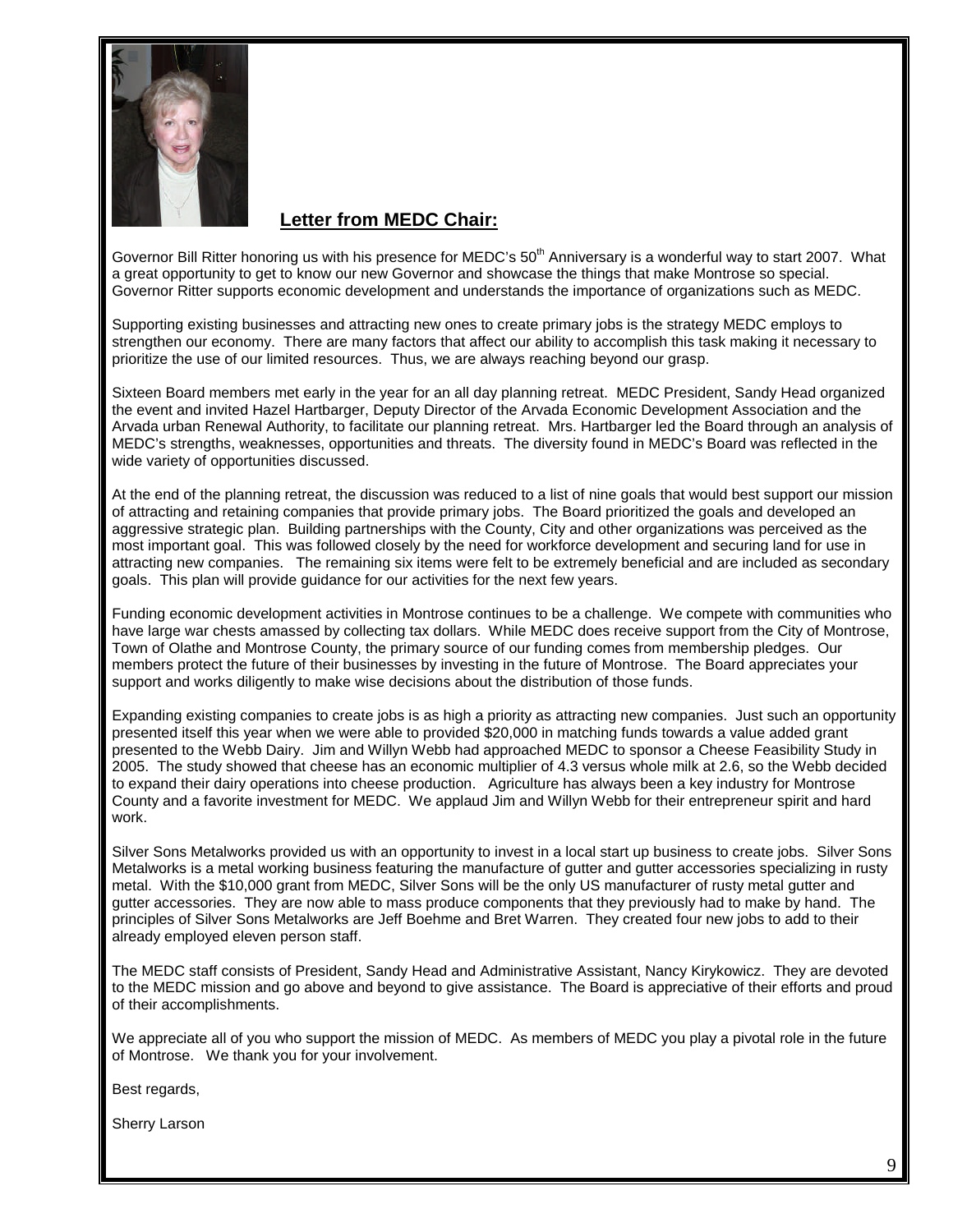

#### **Webb Dairy Receives USDA Value Added Producers Grant**

October 2006

Much of the beauty of our community comes from the open fields we enjoy throughout our area. Many individuals relocating to Montrose do so because of this. As a result of this growth, we are seeing a large portion of our agricultural land and open spaces converted into housing and business developments. In order to keep more of our open land designated for agriculture, more profitable crops and products need to be developed.

Agriculture, whether through crops or dairy farms, is considered a source for primary jobs. Montrose and Delta combined raise nearly 3% of the total crops and livestock sold in Colorado. Finding ways to increase demand for agriculture products while increasing the return on investment for the grower is the only way to ensure we hold onto this important part of our community.

On October 24, 2006, the Webb dairy received a \$150,000.00 USDA Value Added Producers Grant. MEDC assisted Webb Dairy by providing \$20,000.00 in matching grant money. The grant money will go toward working capitol to process milk into artisan cheese and to market it through various outlets, pairing with wineries and participating agri-tourism.

The cheese dairy is expected to create eight new jobs at startup. Beyond job creation there will also be an added market for forage producers that supply dairies. The cheese dairy project is envisioned as a method to stop the decline in diary farmers through diversification and stabilization.

Rocking W Cheese, as it will be called, has the potential to promote tourism, enhance and stimulate our economy and support local agriculture.

MEDC applauds the entrepreneur spirit, the out of the box thinking, and the endless hours of dedicated hard work and research that has brought the Webb Dairy to this point today.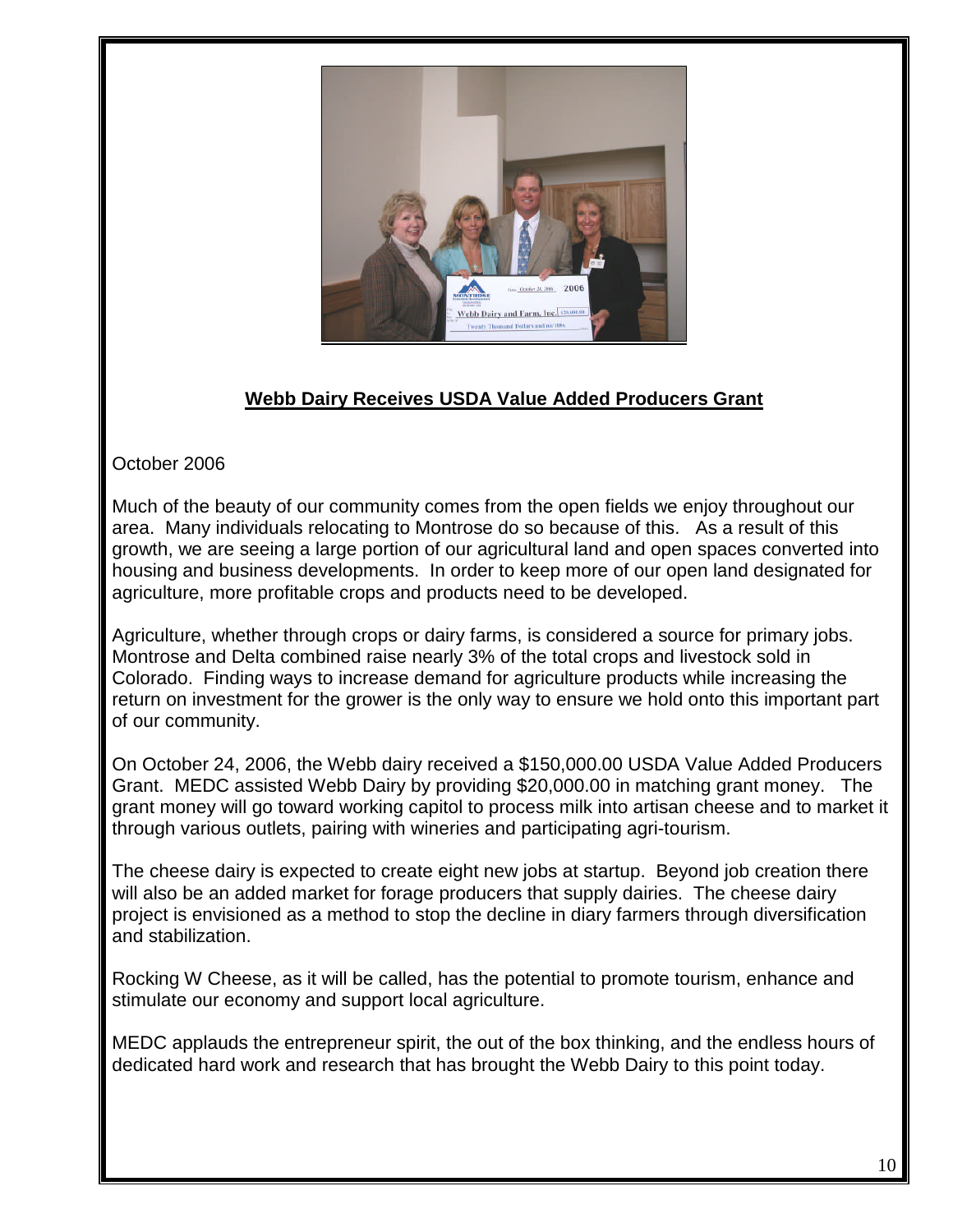

#### **Silver Sons Metalworks, LLC**

November 2006

One of the long-term goals of MEDC is to develop a business incubator. Business incubators provide their resident companies with business support services and resources such as guidance, assistance with business planning and help in obtaining financing. Incubators can also offer companies rental space with flexible leases, shared basic office services and access to equipment all under one roof. US statistics show that business incubators increase the survival rate of start-ups from 35 percent to 87 percent. The incubation period for an individual business is normally two to three years.

Although Montrose does not have an incubator facility, MEDC is open to helping start up businesses that provide primary jobs. In 2006 MEDC was able to provide this type of assistance to Silver Sons Metalworks.

Silver Sons Metalworks, Inc is a metalworking business featuring the manufacture of gutter and gutter accessories, specializing in rusty metal (cold roll steel). The principles are Jeff Boehme and Bret Warren. With the help of the grant from MEDC, Silver Sons will be the only U.S. manufacturer of rusty metal gutter and gutter accessories

Competition nationwide for rusty metal (cold roll steel) gutter parts is non-existent. Silver Sons will be the first manufacturer and will soon be able to mass-produce components they previously had to make by hand.

The only other half-round gutter fabricator on the Western Slope is located in Grand Junction. Gutter installers from as far away as Aspen buy half-round gutter and gutter components from Silver Sons. Their new round downspout machine will be the only one on the Western Slope and will be able to produce round downspout for sale locally and nationwide. Silver Sons is currently negotiating the final details of a contract with a Denver wholesale distributor who will market Silver Sons products to the nation.

The \$10,000.00 grant awarded to Silver Sons was used toward the purchase of equipment. To date they have created eleven jobs with plans to increase that by four in the near future.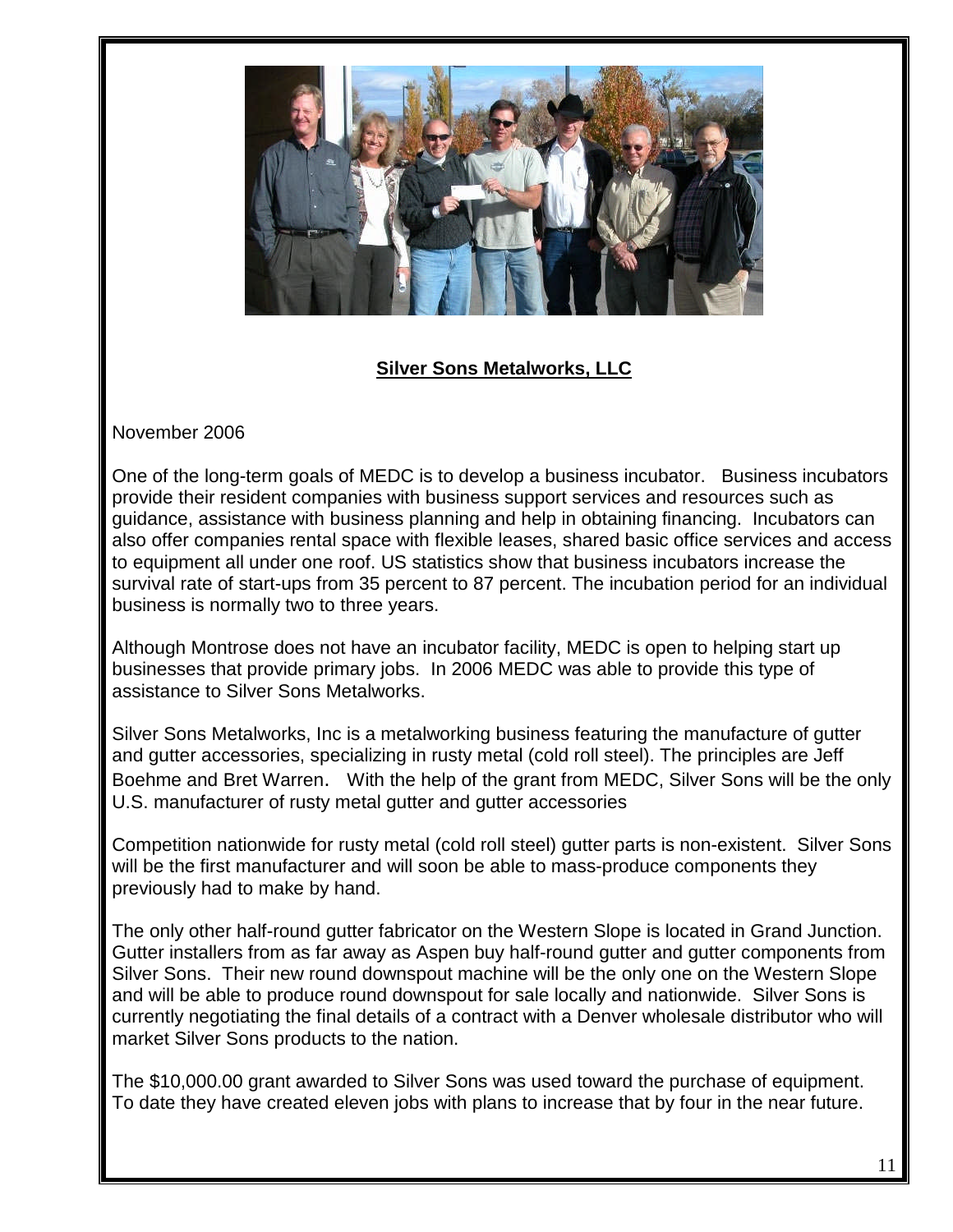# **MEDC Supports and Works With the** *Telluride Montrose Regional Air Organization*

**Assisting the flight guarantee program for over** *20 years!*

*NEW! Summer Service, daily flights to:*

- *Salt Lake City NEW in 2007!*
- *Dallas NEW in 2007!*
- *Houston*

### *Winter Flight Schedule*

- *Dallas*
- *Houston*
- *Denver*
- *Salt Lake City*
- *Atlanta*
- *Chicago*
- *Newark*
- *Los Angeles*
- *Phoenix*

### **\*54,000 Yearly Guaranteed Seats\***

**Direct Guest Spending Impact in the Region from Guarantee Program exceeds** *\$75 Million*

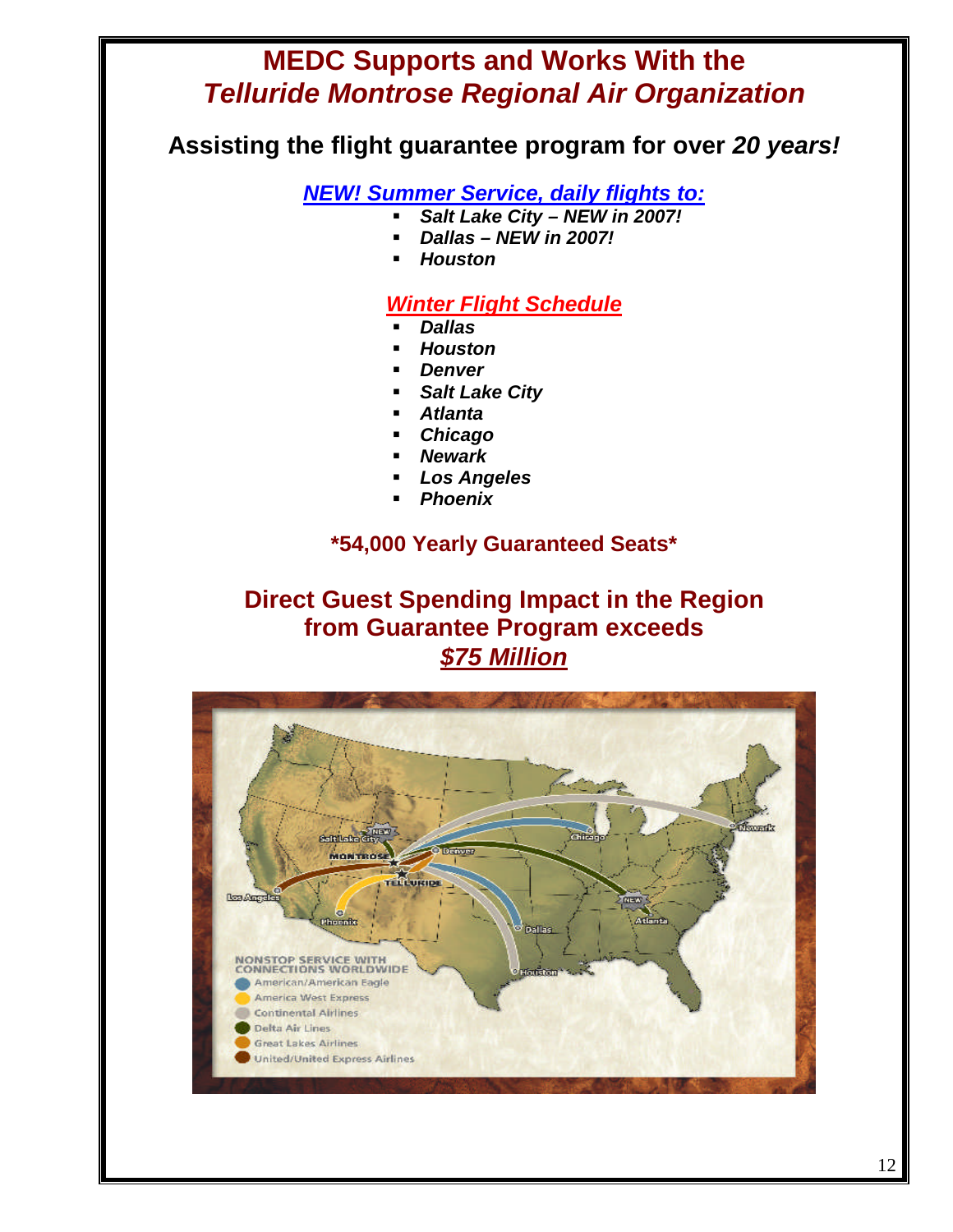# 1957 Founding Members of Montrose Industrial Development Council, Inc.

Marcelino Alchu

Tex Seagler **BUN TERRY** 

Ralph and Norma King

Adams Office Supply Charles Adams Anderson Drug W. A. and Ray McKinnon Attorney Jack Hughes Burkey Lumber Steve Butler Busy Corner Pharmacy Gerry Dome Chipeta Café Ed Barlow CITY MARKET CLIFFORD BALDRIDGE Coors Distributing Roy Pixler DAILY PRESS WM. PRESCOTT ALLEN, JR. DeVinny Jewelry George DeVinny First National Bank Jack Pixler Flanigan Realty Perry Flanigan JC Hardware and Furniture Johnny Campanella JC Penney Dave Pavlich KREY TV Frank Bell Kriedler, Durham & Rosentrater Ed Durham KUBC Radio Bob Hale Lathrop Hardware Dave Dickerson LAZY I-G JAMES BEATTY Montrose Abstract Jack McAuliffe Montrose Cleaners Eli Landers Montrose Equipment Fred Flower Montrose Funeral Home Dwain Kinsey Petrie, Woodrow, & Roushar Vic Roushar Reeves Shoes & Apparel Marvin Reeves Strout Realty George Lindfelt Uncompahgre Equipment Fred Dusio Valley Funeral Home William Sumner WESTERN COLORADO POWER COMPANY LOUIS BAUDINO WESTERN MOTEL MORAL GATSCHET Fred Akard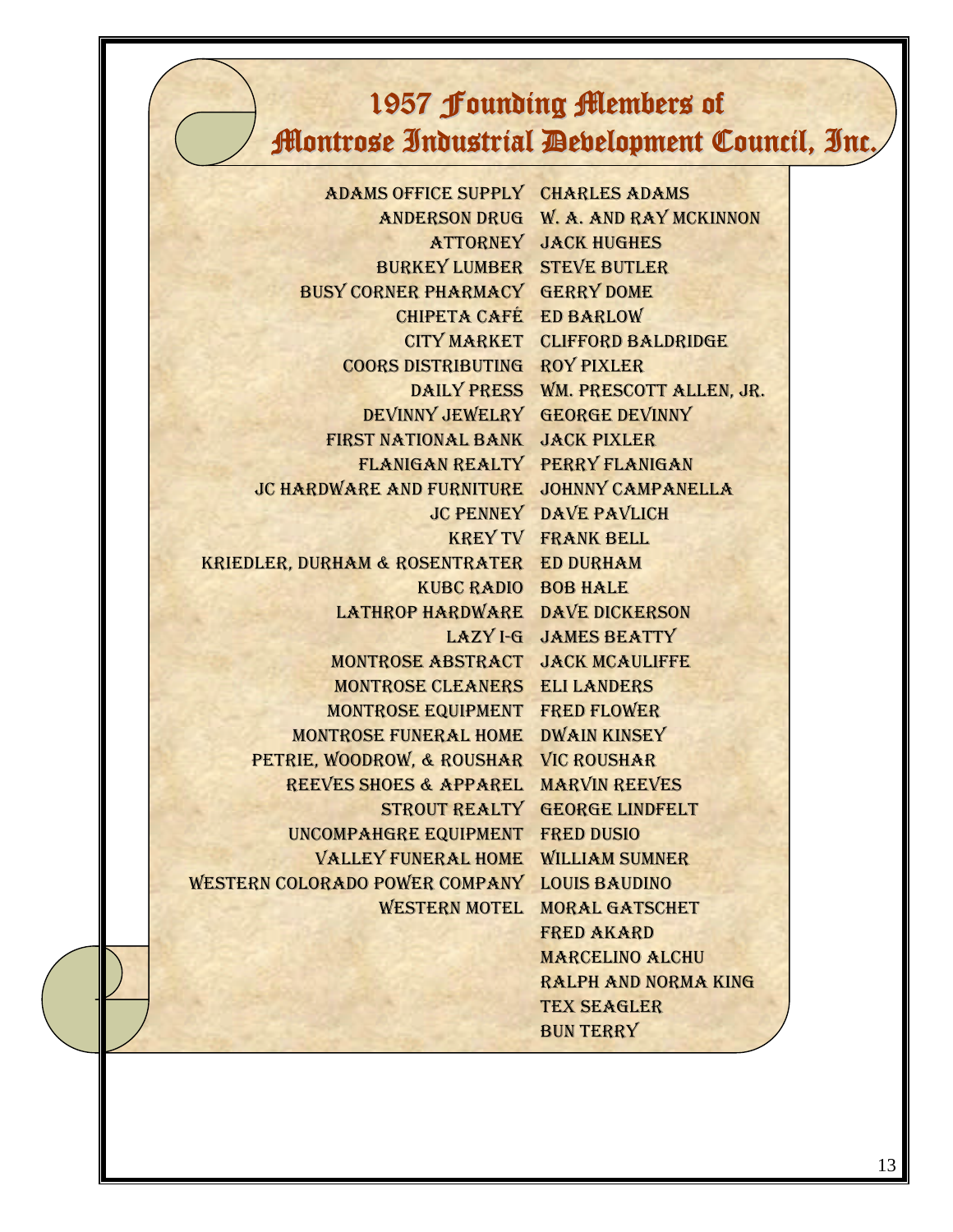# **EXECUTIVE DIRECTORS**



**Curt Robinson Chuck Nicklas Gary Granere**



1993 – 1996









**Jeff Weir Meir Connect Connect Connect Act Area Connect Act Area Connect Area Connect Area Connect Area Connect Area Connect Area Connect Area Connect Area Connect Area Connect Area Connect Area Connect Area Connect A 1996 - 1998 1998 – 1999 2000 – 2003**



**Sandy Head 2003 – Present**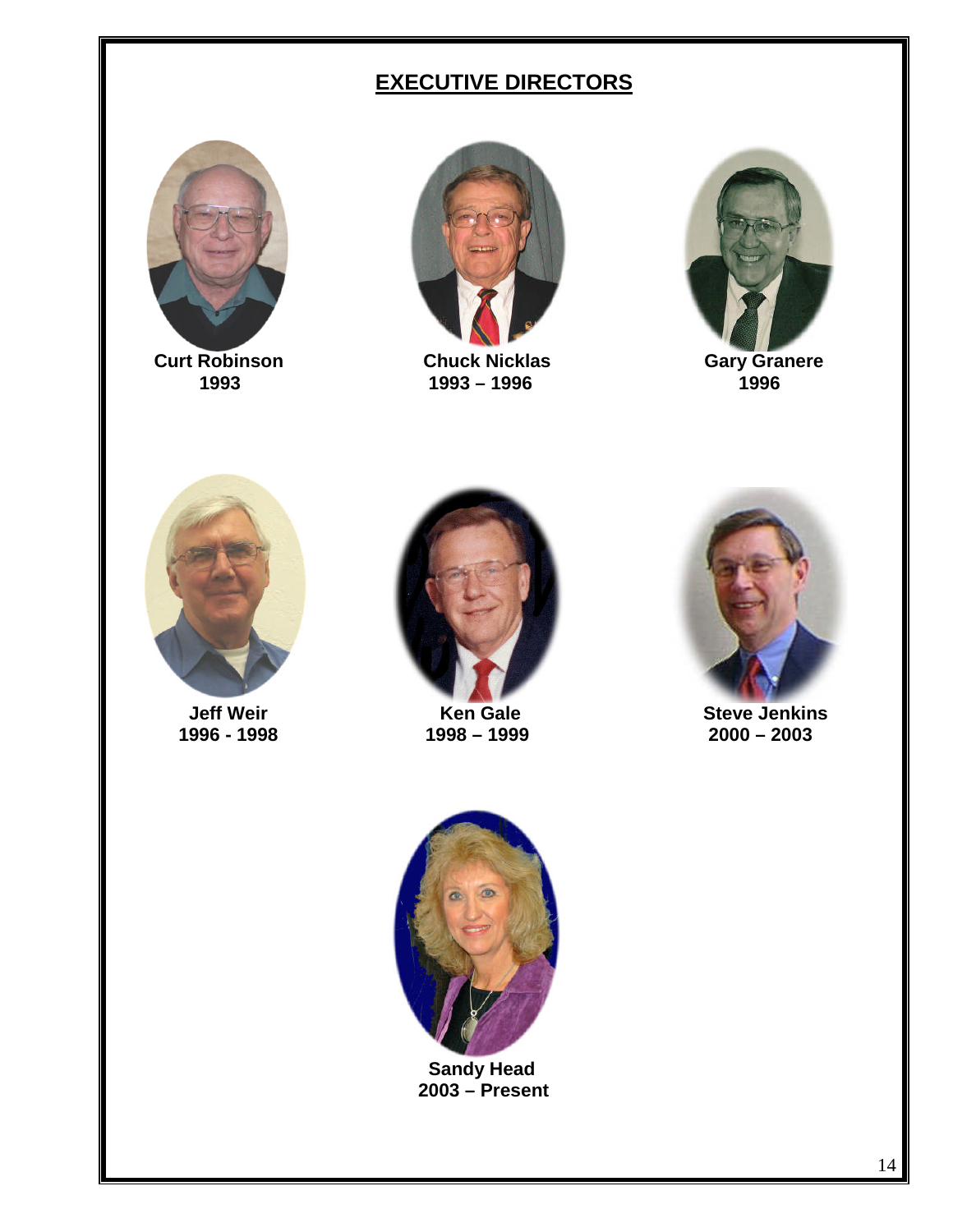#### **BOARD MEMBERS** *1972 – 2006*

Baldridge, Cliff Larson, Sherry Beyer, Scott Logan, Dave Blair, Wayne Ludwig, Jack Brougham, Bill Majors, Greg Catlin, Marc Miller, Buck Codd, Bill Morris, Dennis Cole, Nick Nelson, Ed Colin, Ted Newell, Frank Copeland, Nick Nozicka, Frank Coram, Dee **Oberto**, Don Courtney, Ron **Oldham, Lonnie** Curtis, Kent **Curtis, Kent** Curtis, Cene Dickinson, Tricia Palmer, Woody Dome, Gerry **Panter**, Bruce Erickson, Dennis Panther, Paul Erickson, Tyler Patterson, Bill Fullerton, Dave Pixler, Jack Gann, David **Platou**, Ken Glasmann, Steve **Prewitt, Connie** Gordon, Mike Reed, David Guara, Carlos **Renfrow**, Jim Hagan, Noelle Robinson, Curt Hale, Betsy **Roushar, Vice** Head, Sandy Ruyle, Rob Henderson, Ron Sale, Bill Hendrix, Gary Savoy, Steve Hermanns, Ted Shriver, Al Hokit, Jim Staats, Mel Holcomb, Tom Swank, Rich Holman, Ron Stryker, Dee Jessee, Tina Townsend, Ken Johnson, Ed Vbell, Dave Johnson, Tracy Vold, Bob Keefer, Ben Wailes, Bill Keltz, Brandon Weller, Dave Keltz, Bud White, David Keltz, Hal White, Dennis Kempf, Jerry Whitely, Joe Kinkel, Del

Bailey, Dennis Kreamelmeyer, Bob Belt, Allan Lindfelt, George Catlin, Keith McCracken, Mike Davis, Glen **Overholser**, John Kearney, Tom Voorhis, George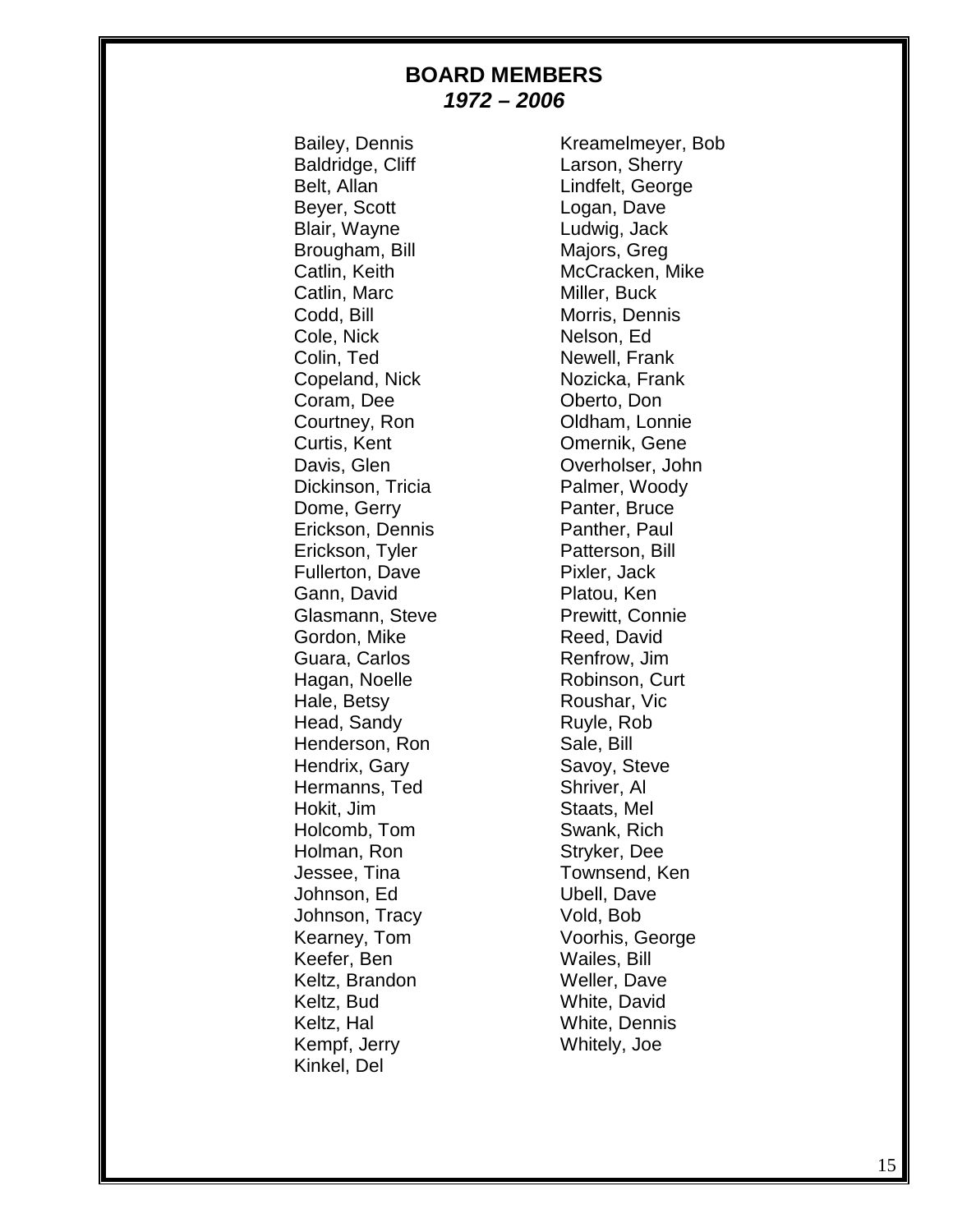

# **Montrose County Employment by Industry---2005**

| <b>Industry Sector</b>                               | # Jobs | # of Establish-<br>ments | <b>Total Wages</b><br><b>YTD</b> | Average<br><b>Annual Wage</b> |
|------------------------------------------------------|--------|--------------------------|----------------------------------|-------------------------------|
| Accommodations and Food                              | 1,209  | 84                       | 13,826,392                       | \$11,436                      |
| Services                                             |        |                          |                                  |                               |
| <b>Administration and Waste</b><br><b>Services</b>   | 457    | 56                       | 8,714,788                        | \$19,070                      |
| Agriculture, Forestry and<br>Fishing                 | 285    | 40                       | 6,239,609                        | \$21,893                      |
| Arts, Entertainment and<br>Recreation                | 92     | $\overline{14}$          | 945,880                          | \$10,281                      |
| Construction                                         | 1,470  | 281                      | 48,289,794                       | \$32,850                      |
| <b>Educational Services</b>                          | 26     | $\overline{7}$           | 772,674                          | \$29,718                      |
| Finance and Insurance                                | 383    | 61                       | 14,975,588                       | \$39,101                      |
| Government                                           | 2,920  | 58                       | 101,702,545                      | \$34,830                      |
| <b>Health Care and Social</b><br>Assistance          | 1,387  | 114                      | 37,894,401                       | \$27,321                      |
| Information                                          | 217    | 24                       | 6,335,246                        | \$29,195                      |
| <b>Management of Companies</b>                       | 18     | $\overline{7}$           | 5,301,693                        | \$294,539                     |
| Manufacturing                                        | 1,556  | 73                       | 40,031,521                       | \$25,727                      |
| Mining                                               | 151    | 11                       | 8,196,098                        | \$54,279                      |
| <b>Other Services</b>                                | 379    | 84                       | 9,946,356                        | \$26,244                      |
| <b>Professional and Technical</b><br><b>Services</b> | 512    | 113                      | 18,165,011                       | \$35,479                      |
| Real Estate, Rental and Lease                        | 308    | 67                       | 8,202,974                        | \$26,633                      |
| <b>Retail Trade</b>                                  | 1,925  | 166                      | 46,678,189                       | \$24,248                      |
| Transportation and<br>Warehouse                      | 449    | 50                       | 11,569,237                       | \$25,767                      |
| <b>Utilities</b>                                     | 200    | $\overline{7}$           | 11226888                         | \$56,134                      |
| <b>Wholesale Trade</b>                               | 481    | $\overline{71}$          | 16,375,898                       | $\sqrt{334,046}$              |
| # Jobs                                               | 14,425 |                          |                                  |                               |
| <b>Total Wages</b>                                   |        |                          | \$415,390,782                    |                               |
| <b>Average Wage</b>                                  |        |                          |                                  | \$28,796.59                   |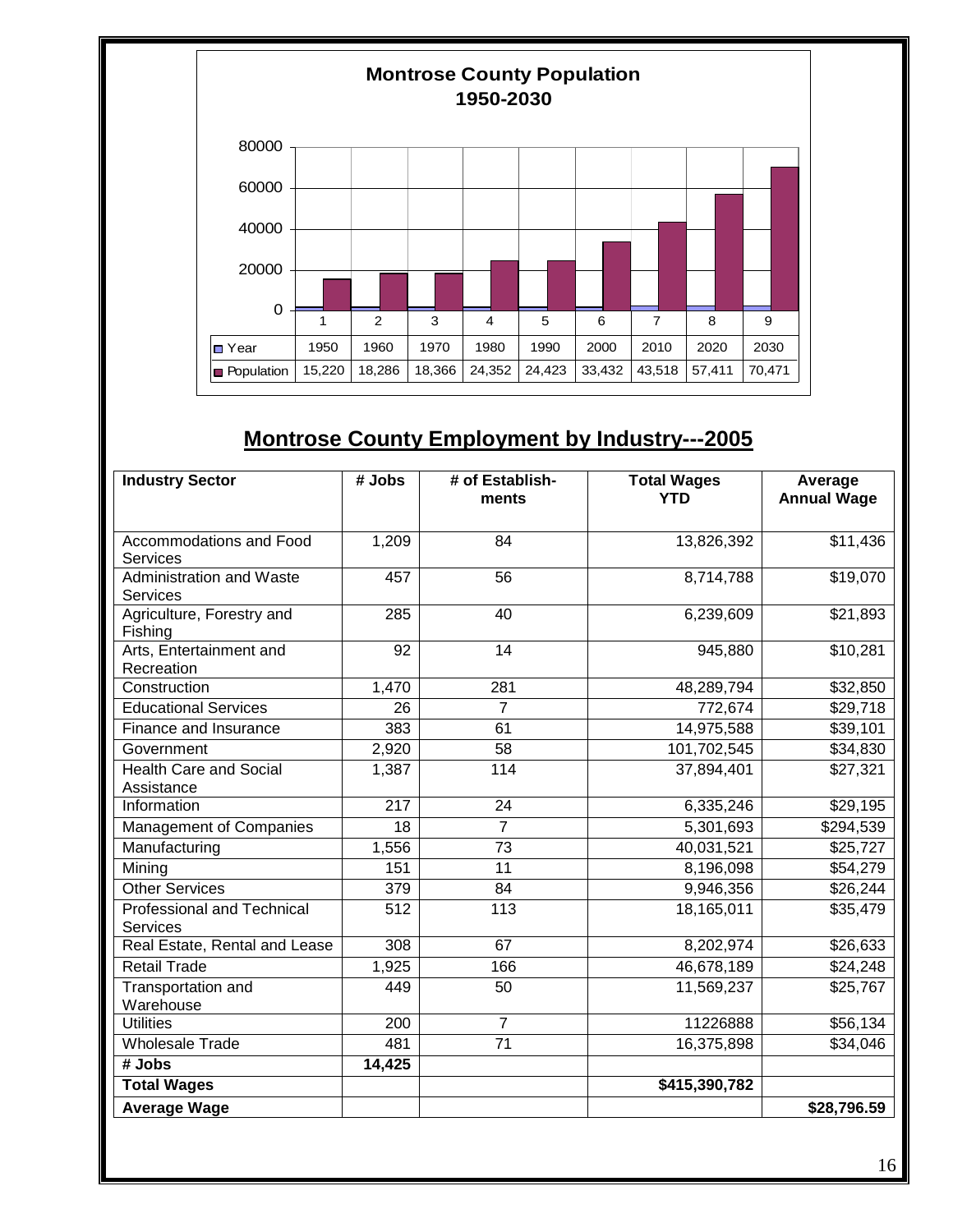

# **Companies Assisted**

| <b>Company Name</b>                | Year Established or<br><b>Expanded</b> |
|------------------------------------|----------------------------------------|
| Western Colorado Power Co          | 1961                                   |
| Apollo Fiberglass                  | 1973                                   |
| <b>Russell Stover Candies</b>      | 1974                                   |
| Trienco                            | 1976                                   |
| Racket Club (MAC)                  | 1979                                   |
| <b>Heritage Homes</b>              | 1982                                   |
| Louisiana Pacific                  | 1983                                   |
| <b>Best Sign Systems</b>           | 1984                                   |
| Ross Reels                         | 1986                                   |
| Woodpecker Mfg                     | 1986                                   |
| Four Seasons Spa                   | 1987                                   |
| Galiso, Inc                        | 1988                                   |
| General Industrial Diamond         | 1988                                   |
| Roy's Bits & Spurs                 | 1988                                   |
| Intermountain Manufacturing        | 1989                                   |
| Schwann's                          | 1989                                   |
| <b>TEI Rock Drill</b>              | 1989                                   |
| <b>Carlton's Corporation</b>       | 1990                                   |
| <b>Guardian Corrosion</b>          | 1992                                   |
| <b>Habitat Software</b>            | 1992                                   |
| <b>Franklin Medical</b>            | 1993                                   |
| Hansen WeatherPort                 | 1993, 1997, 2005                       |
| Pole Tech<br><b>Advance Canvas</b> | 1993<br>1994                           |
| Gordon Composites, Inc             | 1994                                   |
| <b>Scaled Technology Works</b>     | 1994                                   |
| <b>Western Building Components</b> | 1994                                   |
| Colorado State Patrol              | 1995                                   |
| <b>Custom Metal Works</b>          | 1995                                   |
| Scott Fly Rod                      | 1995                                   |
| <b>DMEA</b>                        | 1996                                   |
| Western Skyways                    | 1996                                   |
| <b>Genham Diamond Tooling</b>      | 1998                                   |
| <b>Summit Laundry</b>              | 1998                                   |
| Swiss-O-Matic                      | 2000                                   |
| Eagle Valley Millworks             | 2001                                   |
| Summa Design                       | 2004                                   |
| JetAway Aviation                   | 2004                                   |
| Polystrand (Gordon Expansion)      | 2004                                   |
| Pepsi                              | 2005                                   |
| <b>Webb Dairy</b>                  | 2006                                   |
| <b>Silver Sons Metalworks</b>      | 2006                                   |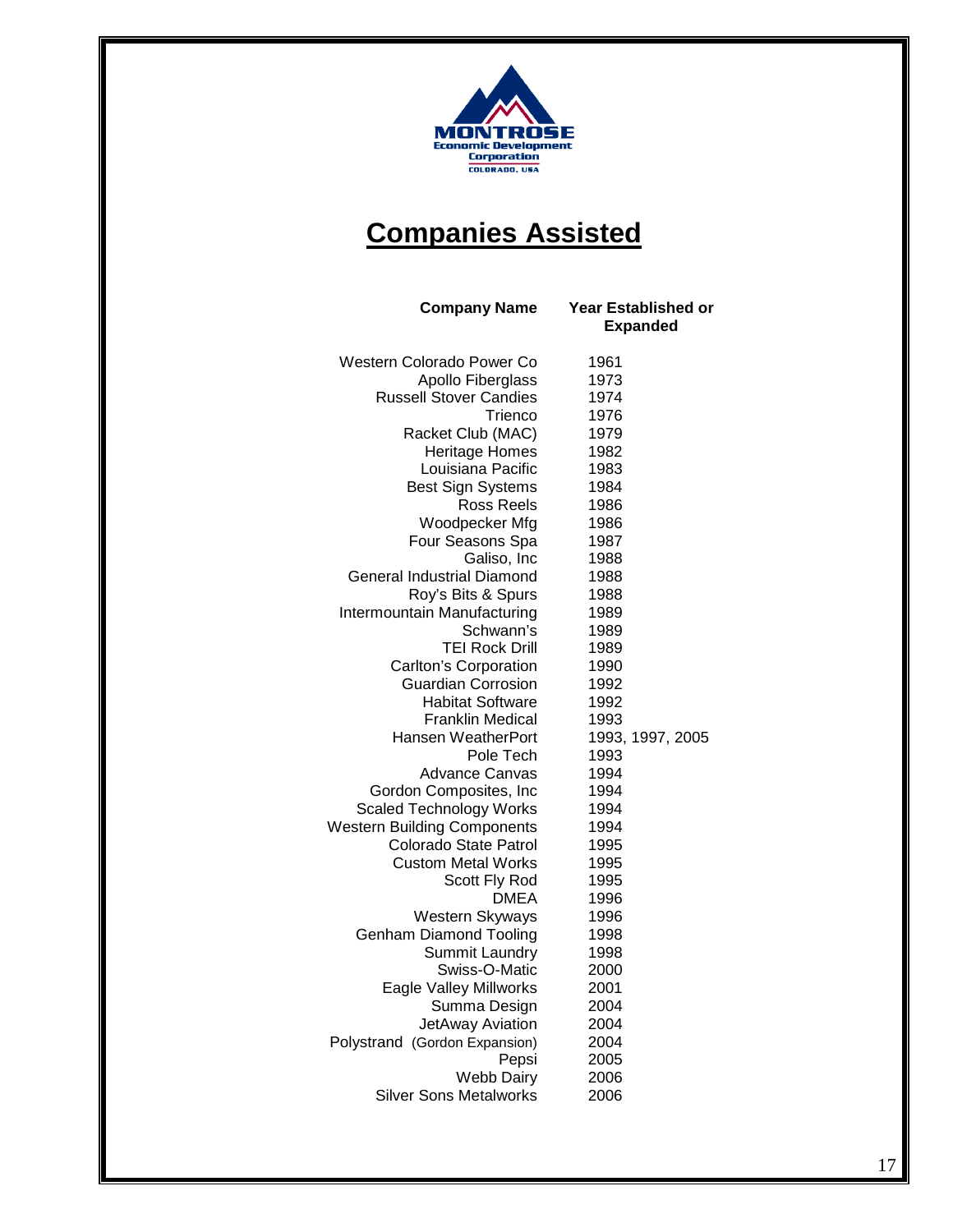### **MEDC Investor Directory**

| <b>Investor</b>                     | <b>Contact</b>           | <b>Phone</b> |
|-------------------------------------|--------------------------|--------------|
| <b>ACCOUNTANTS</b>                  |                          |              |
| <b>Alpine Data Tax Service</b>      | <b>Gary Hendrix</b>      | 249-4322     |
| <b>Campbell, Teresa CPA</b>         | <b>Teresa Campbell</b>   | 249-7973     |
| Dalby, Wendland & Co.               | <b>Buck Miller</b>       | 249-7701     |
| <b>Groskopf &amp; Groskopf</b>      | Cindy Groskopf           | 249-7738     |
| <b>Holcomb, Tom CPA</b>             | Tom Holcomb              | 240-4472     |
|                                     |                          |              |
| <b>ADVERTISING</b>                  |                          |              |
| <b>Cobb &amp; Associates</b>        | Teri Cavanagh            | 242-7674     |
| <b>New West Marketing</b>           | Doug Roberts             | 240-4176     |
|                                     |                          |              |
| <b>AIRCRAFT ENGINE REPAIR</b>       |                          |              |
| <b>Western Skyways</b>              | Al Head                  | 249-0232     |
|                                     |                          |              |
| <b>APPLIANCES</b>                   |                          |              |
| <b>Tri-River Appliance</b>          | <b>Kerry Frasier</b>     | 249-1236     |
|                                     |                          |              |
| <b>ARCHITECTS</b>                   |                          |              |
| <b>Patrik Davis Associates, AIA</b> | Patrik Davis             | 249-5404     |
| Designstudio                        | Heidi                    | 240-3928     |
|                                     |                          |              |
| <b>ATTORNEY</b>                     |                          |              |
| Delman & Hotsenpiller               | Jim Delman               | 240-9760     |
| Devor, Dennis                       | Dennis Devor             | 249-7000     |
| Dusio, Martha                       | Martha Dusio             | 249-7469     |
| <b>Martin &amp; Kidnay, LLC</b>     | <b>Brent Martin</b>      | 249-1237     |
| <b>Masters Law Firm</b>             | David Masters            | 249-2622     |
| <b>Mathis &amp; Associates</b>      | Stephen Mathis           | 249-2546     |
| <b>Overholser &amp; Conerly</b>     | Mindi Conerly            | 249-3449     |
| Reed, J. David PC                   | David Reed               | 249-3806     |
|                                     |                          |              |
| <b>ATV / MOTORCYCLES</b>            |                          |              |
| <b>Davis Service Center</b>         | Glen Davis               | 249-8161     |
|                                     |                          |              |
| <b>AUTO DEALERSHIP</b>              |                          |              |
| <b>Rocky Mountain Motors</b>        | Ron Courtney             | 240-8503     |
| <b>Turner Automotive, Inc.</b>      | Ross Turner              | 249-6691     |
| <b>Wollert GMC</b>                  | Kent Wollert             | 249-6464     |
|                                     |                          |              |
| <b>AUTO REPAIR</b>                  |                          |              |
| <b>Big O Tire</b>                   | Kevin Brooks             | 243-1188     |
| <b>Coleman Alignment &amp; Auto</b> |                          | 249-3474     |
| <b>Lionel's Auto Repair</b>         | Lionel Box               | 249-6070     |
| Performance Muffler & Auto Repair   | Phil Bishop/Duane Epling | 249-6006     |
| <b>Shop N Lube Express</b>          | <b>Bill Stimatze</b>     | 240-0288     |
|                                     |                          |              |
| <b>AVIATION</b>                     |                          |              |
| <b>JetAway Aviation</b>             | <b>Steve Stuhmer</b>     | 240-6178     |
|                                     |                          |              |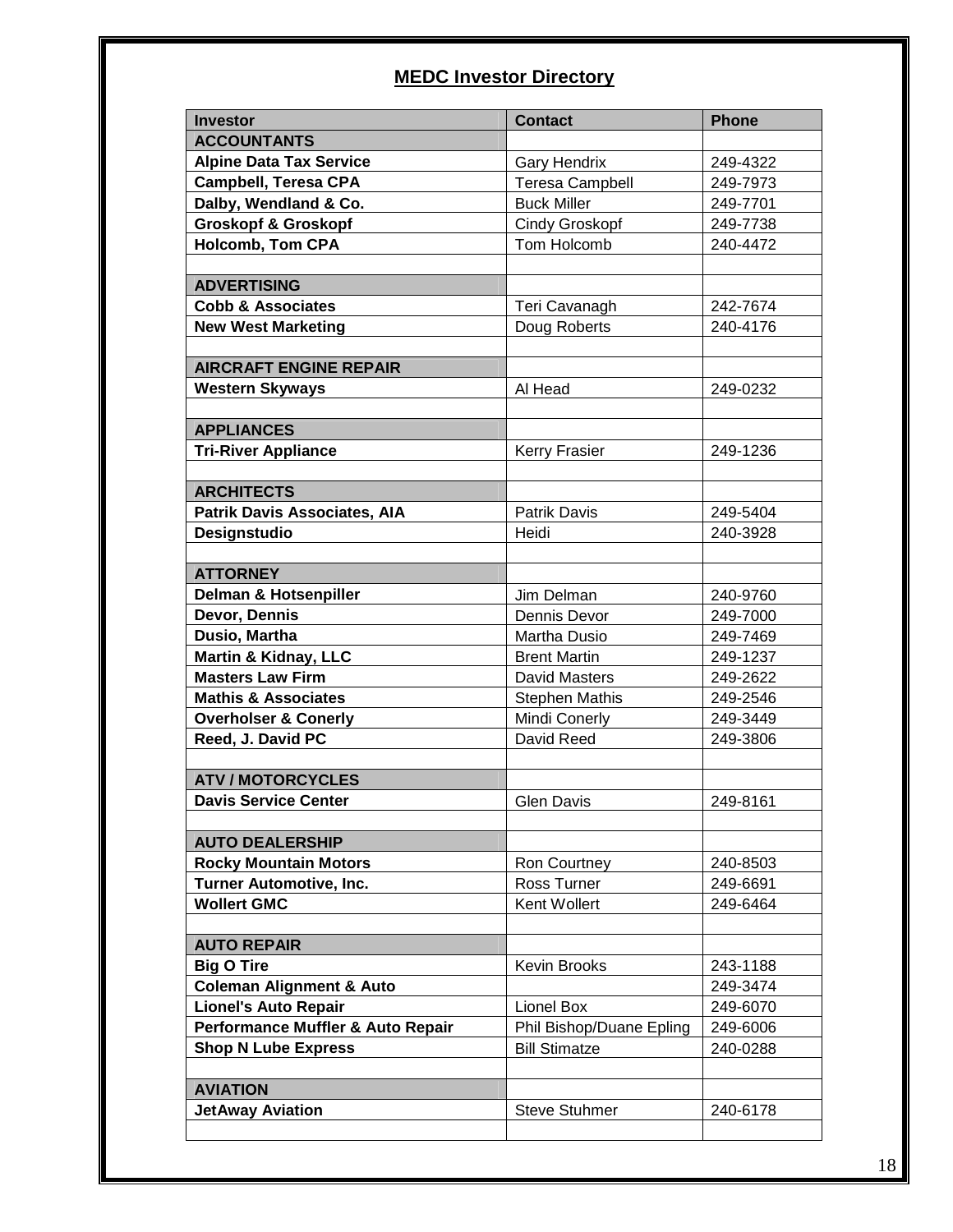| <b>BANK</b>                                                             |                                          |                      |
|-------------------------------------------------------------------------|------------------------------------------|----------------------|
| <b>Alpine Bank--South</b>                                               | Dale Davidson                            | 240-0900             |
| <b>Alpine Bank---East</b>                                               | Darcy Arnold                             | 249-0400             |
| <b>Bank of Colorado</b>                                                 | Mark Harmon                              | 323-5565             |
| <b>Bank of the West</b>                                                 | <b>Greg Pope</b>                         | 249-1111             |
| <b>Community Banks of Colorado</b>                                      | <b>Scott Streit</b>                      | 252-9076             |
| <b>Commercial Federal Bank</b>                                          | <b>Tracy Wich</b>                        | 249-9667             |
| <b>Montrose Bank</b>                                                    | <b>Garth Gibson</b>                      | 249-3408             |
| <b>Timberline Bank</b>                                                  | <b>Rex Pierson</b>                       | 240-5489             |
| <b>US Bank</b>                                                          | Lance Michaels                           | 240-6000             |
| <b>Vectra Bank</b>                                                      | Dorinda Elder                            | 249-6635             |
| <b>Wells Fargo Bank</b>                                                 | Greg Majors                              | 249-2000             |
| <b>BEVERAGE COMPANY</b>                                                 |                                          |                      |
| <b>Pepsi-Cola Bottling Company</b>                                      | Alan Schlauger                           | 249-8091             |
| <b>BUILDING MATERIALS</b>                                               |                                          |                      |
| <b>Alpine Lumber</b>                                                    |                                          | 249-7920             |
|                                                                         | Scott Jeffrey                            |                      |
| <b>BUSINESS PHONE SYSTEMS</b>                                           |                                          |                      |
| <b>High Mesa Communications</b>                                         | <b>Greg Fishering</b>                    | 249-4477             |
|                                                                         |                                          |                      |
| <b>CATERING</b>                                                         |                                          |                      |
| <b>Noon &amp; Night Custom Catering</b>                                 | Fran Noonan                              | 249-1380             |
| <b>CHAMBER OF COMMERCE</b>                                              |                                          |                      |
| <b>Montrose Chamber of Commerce</b>                                     | Marge Keehfus                            | 249-5000             |
| <b>CLOTHING / RETAIL</b>                                                |                                          |                      |
| <b>Jeans Westerner</b>                                                  | Mary Mathis                              | 249-8757             |
| <b>Wild Rose Apparel</b>                                                | David Schlauger                          | 249-7753             |
|                                                                         |                                          |                      |
|                                                                         |                                          |                      |
| <b>COMMMERICAL SPACE</b><br><b>Milestone Building</b>                   | Larry Wooddell                           | 249-6789             |
|                                                                         |                                          |                      |
| <b>COMPUTER SERVICES / REPAIR</b><br><b>Computer Business Solutions</b> | Sue Tolvo                                | 249-0678             |
|                                                                         |                                          |                      |
| <b>CONCRETE SUPPLY</b>                                                  |                                          |                      |
| <b>United Companies (Delta Sand &amp; Gravel)</b>                       | Jim Ferganchick                          | 874-9759             |
| <b>CONSTRUCTION / BUILDERS</b>                                          |                                          |                      |
| <b>HighLife Homes of Montrose</b>                                       | <b>Steve Annis</b>                       | 240-4737             |
| <b>Ridgway Valley Enterprises</b>                                       | Scott Stryker                            | 249-9453             |
| <b>Sunnyside Development Co</b>                                         | Ed Ulibarri                              | 240-8057             |
|                                                                         | Paul Panther                             | 252-8100             |
| <b>Weslin, LLC</b><br><b>Western Colorado Contractors Assoc</b>         | Linda Smith                              | 245-1384             |
|                                                                         |                                          |                      |
| <b>DENTIST</b>                                                          |                                          |                      |
| Alexander, Dr. Charles DDS<br>Hansen & Wilson Dental Group              | <b>Chuck Alexander</b><br>Douglas Hansen | 249-0444<br>249-3330 |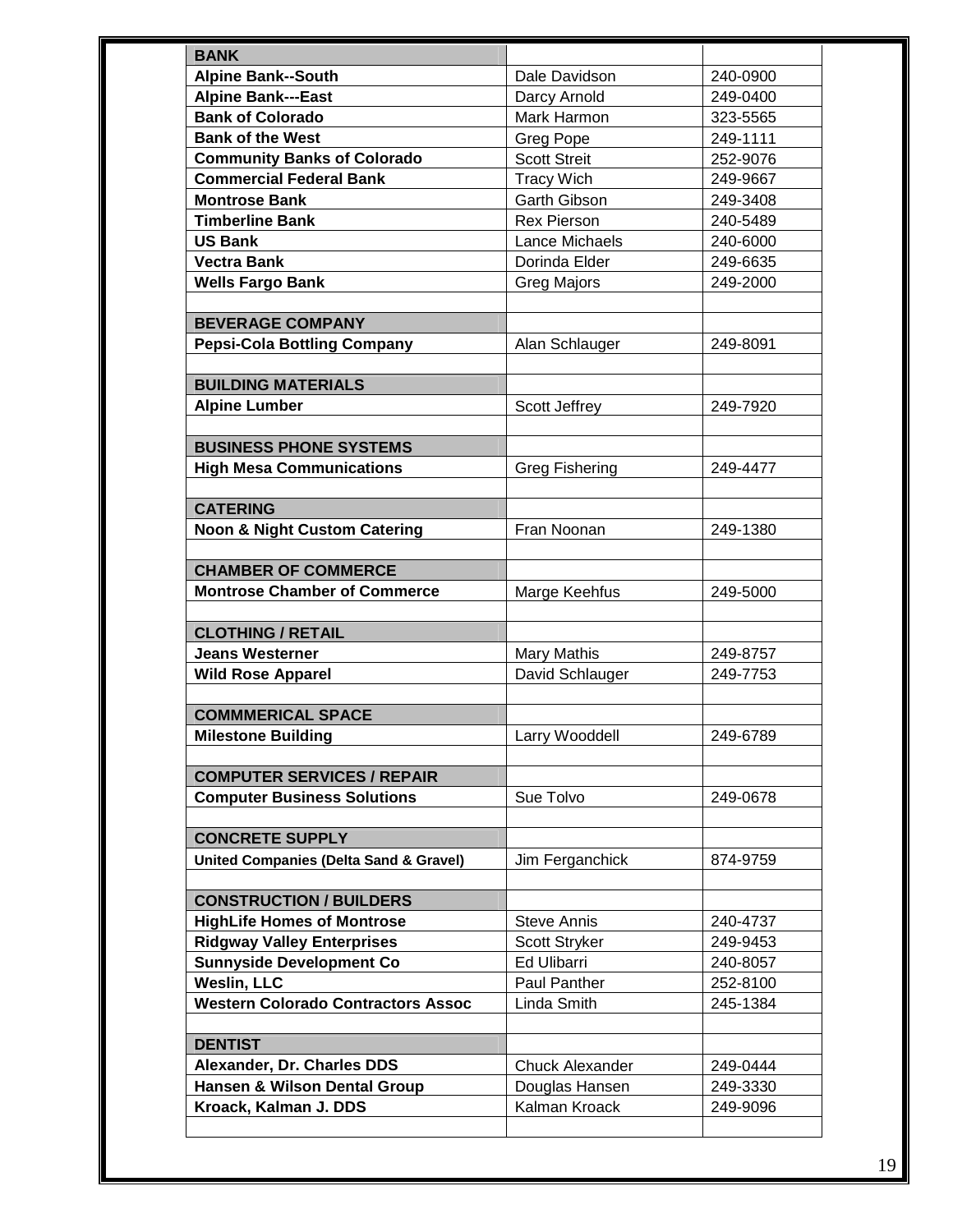| <b>ELECTRICAL EQUIPMENT</b>                 |                                  |          |
|---------------------------------------------|----------------------------------|----------|
| <b>Consolidated Electrical Distributors</b> | <b>Steve Mercer</b>              | 249-2281 |
|                                             |                                  |          |
| <b>EMPLOYMENT AGENCY</b>                    |                                  |          |
| <b>Community Staffing Services, Inc.</b>    | Dave Dolan                       | 249-1414 |
| <b>SOS Staffing Services</b>                | Dave Fullerton                   | 249-2446 |
|                                             |                                  |          |
| <b>ENGINEERING</b>                          |                                  |          |
| <b>Buckhorn Geotech</b>                     | Norm Aufderheide                 | 249-6828 |
| <b>Del-Mont Consultants, Inc.</b>           | <b>Rick Weaver</b>               | 249-2251 |
| <b>Lambert &amp; Assoc.</b>                 | Dennis Lambert                   | 249-2154 |
| Mesa Engineering & Surveying, Inc.          | Randy Fender                     | 249-7771 |
| <b>Mesa Structural Design</b>               | <b>Ted Hermanns</b>              | 249-7771 |
| <b>Performance Consulting Services</b>      | Ron Griebenow                    | 240-4381 |
|                                             |                                  |          |
| <b>EXCAVATING CONTRACTORS</b>               |                                  |          |
| <b>Downey Excavation</b>                    | Rod Downey                       | 249-7222 |
| <b>Skip Huston Construction</b>             | <b>Skip Huston</b>               | 249-9726 |
|                                             |                                  |          |
| <b>FINANCIAL INVESTMENTS</b>                |                                  |          |
| <b>Edward Jones--Ron Smith</b>              | Ron Smith                        | 252-1819 |
| <b>Elderado Financial</b>                   | Jim Elder                        | 249-9900 |
| King, Mike                                  | Mike & Suzi King                 | 249-0786 |
| <b>FLOORING / RETAIL</b>                    |                                  |          |
| Carpetrends, Inc.                           | Darla McFadden                   | 249-1088 |
|                                             |                                  |          |
| <b>FUNERAL HOMES</b>                        |                                  |          |
| <b>Sunset Mesa Funeral</b>                  | <b>Bret Gowen</b>                | 240-9870 |
| <b>Crippin Funeral Home</b>                 | <b>Greg Crippin</b>              | 249-2121 |
|                                             |                                  |          |
| <b>FURNISHINGS</b>                          |                                  |          |
| <b>Budgetline Furniture &amp; Appliance</b> | <b>Fred Moreland</b>             | 249-9512 |
| <b>Flairmont Furniture &amp; Carpet</b>     | Ken Deiulio                      | 249-4116 |
|                                             |                                  |          |
| <b>GARDEN / RETAIL</b>                      |                                  |          |
| <b>Camelot Gardens</b>                      | Sheree Wanner                    | 249-6109 |
|                                             |                                  |          |
| <b>GLASS</b>                                |                                  |          |
| <b>Chuck's Glass</b>                        | <b>Tony Sanchez</b>              | 249-8833 |
| <b>GOLF COMMUNITY</b>                       |                                  |          |
| <b>Bridges at Black Canyon</b>              |                                  | 252-1119 |
| <b>Cobble Creek Golf Community</b>          |                                  | 240-3884 |
| <b>Cornerstone Colorado</b>                 | <b>Tiff Hayden</b><br>Jim Mikula | 650-2000 |
|                                             |                                  |          |
| <b>GOVERNMENT</b>                           |                                  |          |
| <b>City of Montrose</b>                     | Mary Watt                        | 240-1432 |
| <b>Montrose County</b>                      | Joe Kirby                        | 252-7755 |
| <b>Town of Olathe</b>                       | Wayne Blair                      | 323-5601 |
|                                             |                                  |          |
| <b>HEATING CONTRACTOR</b>                   |                                  |          |
| <b>Coolings Heating &amp; A/C</b>           | Deborah Cooling                  | 249-3631 |
|                                             |                                  |          |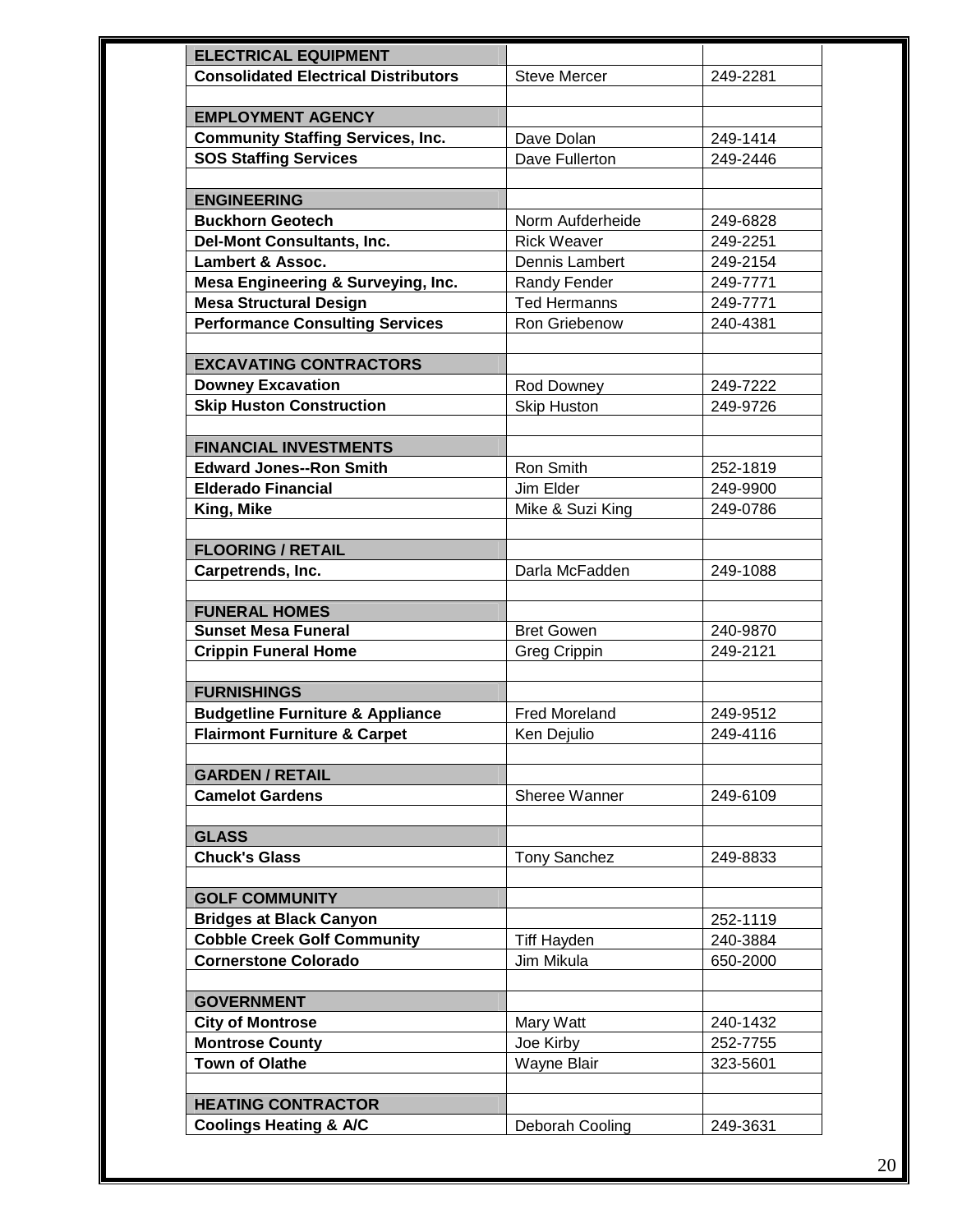| Keith's Heating & Air Conditioning                           | <b>Cody Powell</b>    | 249-3785 |
|--------------------------------------------------------------|-----------------------|----------|
| <b>HOSPITAL</b>                                              |                       |          |
|                                                              |                       |          |
| <b>Montrose Memorial Hospital</b>                            | Ken Platou            | 249-2211 |
| <b>HOT TUBS</b>                                              |                       |          |
| <b>Hot Water Productions Inc.</b>                            | Joe Derence           | 249-2566 |
|                                                              |                       |          |
| <b>HOTEL / LODGING</b>                                       |                       |          |
| <b>Hampton Inn</b>                                           | Adam Miller           | 252-3300 |
| <b>INDIVIDUALS</b>                                           |                       |          |
| <b>Glasmann Family Partnership, LLLP</b>                     | Steve Glasmann        | 252-9436 |
| <b>Logan Family LLC</b>                                      | Dave Logan            | 249-1768 |
| Miller, R.A. & Marsha L.                                     | R.A. Miller           | 249-2786 |
| Townsend, K.M. & Marlene                                     | Ken Townsend          | 249-3617 |
|                                                              |                       |          |
| <b>INSURANCE</b>                                             |                       |          |
| <b>Farm Bureau Insurance</b>                                 | <b>Gary Browning</b>  | 249-3436 |
| <b>Farmers Insurance</b>                                     | <b>Greg Bollig</b>    | 249-6823 |
| <b>Insurance Center, The</b>                                 | Sean Stansberry       | 249-2222 |
| <b>Mark Neill Insurance Services</b>                         | Mark Neill            | 252-8960 |
| <b>State Farm Insurance</b>                                  | John Donley           | 249-7551 |
| <b>Watson Insurance</b>                                      | Cindy Watson          | 249-2298 |
|                                                              |                       |          |
| <b>INTERNET SERVICE PROVIDER</b><br><b>Montrose Internet</b> |                       |          |
|                                                              | Lanham Rattan         | 249-9722 |
| <b>JEWELERS</b>                                              |                       |          |
| <b>DeVinny Jewelers</b>                                      | David DeVinny         | 249-3231 |
|                                                              |                       |          |
| <b>LAUNDRY</b>                                               |                       |          |
| <b>Summit Laundry &amp; Linen Supply</b>                     | David Volz            | 252-1560 |
| <b>LIQUOR</b>                                                |                       |          |
| <b>Bootlegger Liquor</b>                                     | Carlos Guara          | 249-5577 |
|                                                              |                       |          |
| <b>MANUFACTURING</b>                                         |                       |          |
| 3M                                                           | Roger Eicheldinger    | 249-6200 |
| Acme Silver Plating Works, Inc.                              | Robert Tell           | 249-8996 |
| <b>Advance Canvas Design</b>                                 | Daniel Kigar          | 240-2111 |
| Best Sign Systems, Inc.                                      | Steve Savoy           | 249-2378 |
| <b>Eagle Valley Millwork Corp</b>                            | <b>Scott Carlisle</b> | 252-9100 |
| <b>Gordon Composites, Inc.</b>                               | Mike Gordon           | 240-4460 |
| <b>Hansen Weatherport</b>                                    | <b>Bill Hansen</b>    | 323-5932 |
| <b>Powderhorn Industries</b>                                 | Robb Ruyle            | 249-3733 |
| <b>Ross Reels/Hauck Engineering</b>                          | Dan Clark             | 249-0606 |
| <b>Scott Fly Rod Company</b>                                 | <b>Scott Meder</b>    | 249-3180 |
| <b>Swiss-O-Matic</b>                                         | Claude Rocchia        | 252-3510 |
| <b>TEI Rock Drills</b>                                       | Judy Patterson        | 249-1515 |
|                                                              |                       |          |
| <b>MEDICAL BILLING</b><br><b>Business Options</b>            | Sherry Larson         | 249-3700 |
|                                                              |                       |          |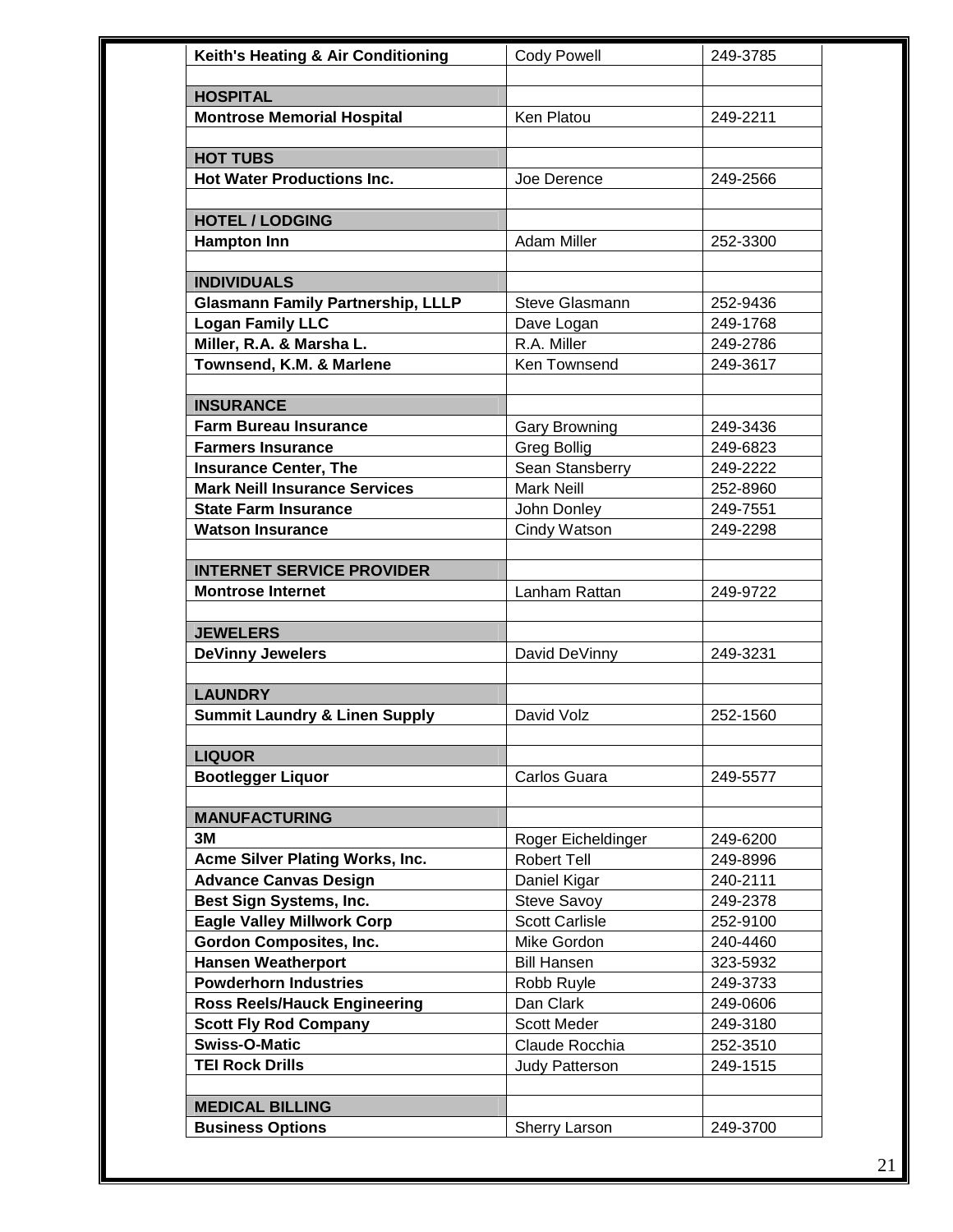| <b>MEDICAL DEVICE DEVELOPMENT</b>                       |                        |          |
|---------------------------------------------------------|------------------------|----------|
| <b>Summa Design</b>                                     | Jon Ferris             | 252-8388 |
|                                                         |                        |          |
| <b>MORTGAGE</b>                                         |                        |          |
| <b>First Mortgage Corporation</b>                       | Bob Leu                | 249-9666 |
|                                                         |                        |          |
| <b>MOVING SERVICE</b>                                   |                        |          |
| <b>Future Moves of America, Inc.</b>                    | David White            | 240-3106 |
| <b>NEWSPAPER / MAGAZINE</b>                             |                        |          |
| <b>The Monitor Magazine</b>                             | Mavis Bennett-Segal    | 249-9707 |
|                                                         |                        |          |
| <b>NON PROFIT</b>                                       |                        |          |
| <b>Historic Montrose Downtown</b>                       |                        | 240-1760 |
| <b>Montrose Area Merchants Assoc.</b>                   | Julie Messenger        | 249-6360 |
|                                                         |                        |          |
| <b>OFFICE FURNITURE &amp; EQUIPMENT</b>                 |                        |          |
| <b>Office Furniture &amp; Design Centers</b>            | <b>JR Keller</b>       | 252-0271 |
| <b>Office Machine Sales</b>                             | Darrell Kastendieck    | 249-4600 |
| <b>Western Slope Office Solutions</b>                   | Joe Wittenberg         | 249-2458 |
|                                                         |                        |          |
| <b>OIL &amp; GAS</b>                                    |                        |          |
| Parish Oil Co.                                          | <b>Greg Parish</b>     | 249-4984 |
| <b>OPTICIANS</b>                                        |                        |          |
| <b>Alpine Optical of Western Colorado</b>               | Ken Linenberger        | 249-1186 |
|                                                         |                        |          |
| <b>OPTOMETRISTS</b>                                     |                        |          |
| Young, Charles OD                                       | <b>Charles Young</b>   | 249-2020 |
|                                                         |                        |          |
| <b>PHYSICIANS</b>                                       |                        |          |
| Canfield & Benziger, Drs.                               | <b>Thomas Canfield</b> | 240-7225 |
| Jay, Michael MD                                         | Michael Jav            | 249-4321 |
|                                                         |                        |          |
| <b>PLUMBING AND HEATING</b>                             |                        |          |
| <b>Par Mechanical</b>                                   | John Perpar            | 249-9822 |
| <b>PRINTING SERVICE</b>                                 |                        |          |
| <b>Scott's Printing &amp; Graphic Design</b>            | Scott Beyer            | 249-2611 |
|                                                         |                        |          |
| <b>PROPERTY MANAGEMENT</b>                              |                        |          |
| <b>Colorado West Property Mgt</b>                       | Ben Alexander          | 249-2739 |
|                                                         |                        |          |
| <b>PUBLISHING</b>                                       |                        |          |
| <b>Bush &amp; Associates, Inc.</b>                      | Jeff Bush              | 728-3422 |
|                                                         |                        |          |
| <b>RADIO BROADCASTING</b>                               |                        |          |
| <b>Cherry Creek Radio</b>                               | Jay Austin             | 249-4546 |
|                                                         |                        |          |
|                                                         |                        |          |
| <b>REAL ESTATE BROKERAGE</b><br><b>Bray and Company</b> | <b>Darrell Maness</b>  | 249-4666 |